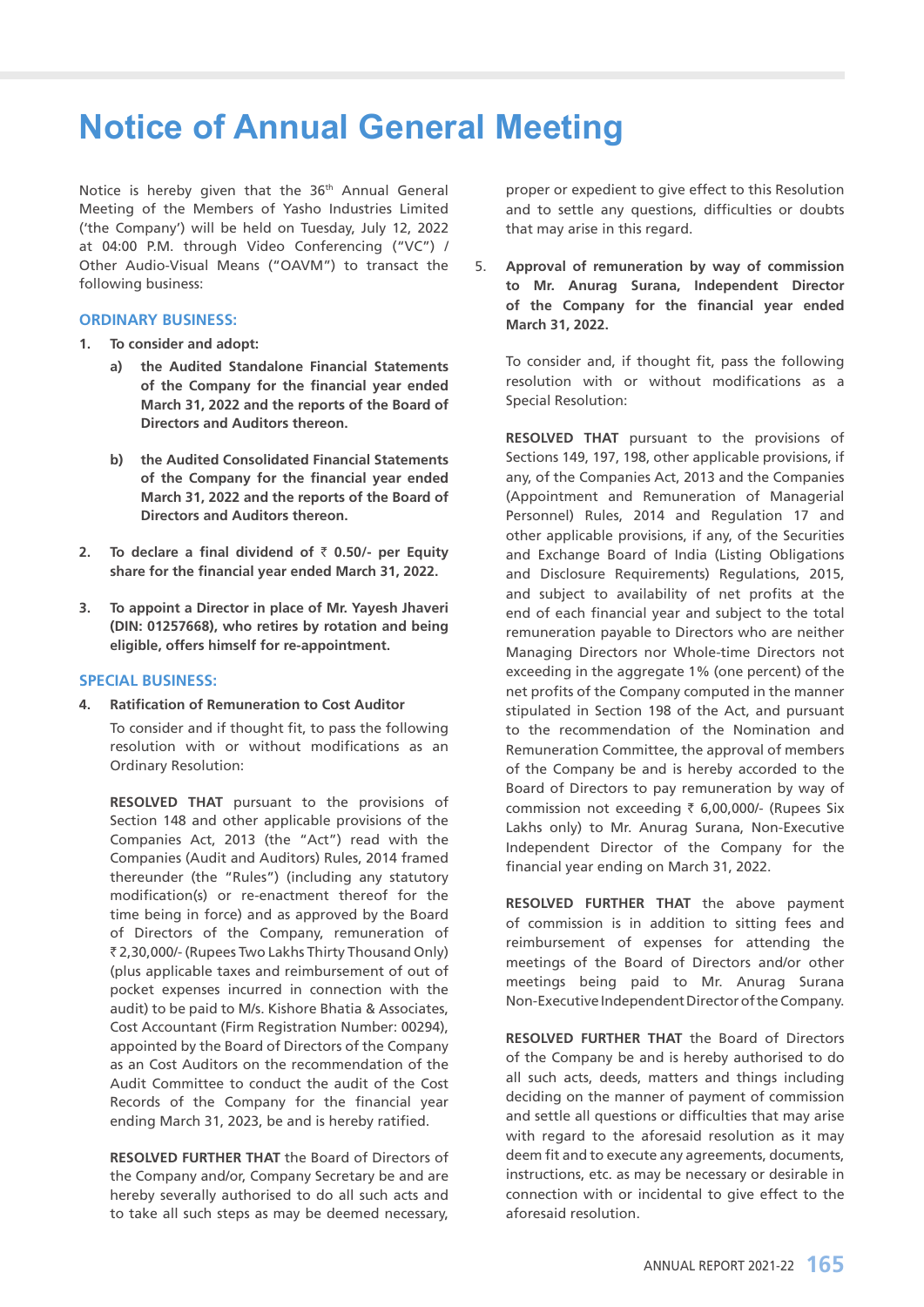

6. **Approval of remuneration by way of commission to Mr. Anurag Surana, Independent Director of the Company for the financial year ended March 31, 2023.**

 To consider and, if thought fit, pass the following resolution with or without modifications as a Special Resolution:

 **RESOLVED THAT** pursuant to the provisions of Sections 149, 197, 198, other applicable provisions, if any, of the Companies Act, 2013 and the Companies (Appointment and Remuneration of Managerial Personnel) Rules, 2014 and Regulation 17 and other applicable provisions, if any, of the Securities and Exchange Board of India (Listing Obligations and Disclosure Requirements) Regulations, 2015, and subject to availability of net profits at the end of each financial year and subject to the total remuneration payable to Directors who are neither Managing Directors nor Whole-time Directors not exceeding in the aggregate 1% (one percent) of the net profits of the Company computed in the manner stipulated in Section 198 of the Act, and pursuant to the recommendation of the Nomination and Remuneration Committee, the approval of members of the Company be and is hereby accorded to the Board of Directors to pay remuneration by way of commission not exceeding  $\bar{\tau}$  12,00,000/-(Rupees Twelve Lakhs only) to Mr. Anurag Surana, Non-Executive Independent Director of the Company for the financial year ending on March 31, 2023.

 **RESOLVED FURTHER THAT** the above payment of commission is in addition to sitting fees and reimbursement of expenses for attending the meetings of the Board of Directors and/or other meetings being paid to Mr. Anurag Surana, Non-Executive Independent Director of the Company.

 **RESOLVED FURTHER THAT** the Board of Directors of the Company be and is hereby authorised to do all such acts, deeds, matters and things including deciding on the manner of payment of commission and settle all questions or difficulties that may arise with regard to the aforesaid resolution as it may deem fit and to execute any agreements, documents, instructions, etc. as may be necessary or desirable in connection with or incidental to give effect to the aforesaid resolution.

7. **Approval of remuneration by way of commission to Mr. Ullal Ravindra Bhat, Independent Director of the Company for the financial year ended March 31, 2023.**

 To consider and, if thought fit, pass the following resolution with or without modifications as a Special Resolution:

 **RESOLVED THAT** pursuant to the provisions of Sections 149, 197, 198, other applicable provisions, if any, of the Companies Act, 2013 and the Companies (Appointment and Remuneration of Managerial Personnel) Rules, 2014 and Regulation 17 and other applicable provisions, if any, of the Securities and Exchange Board of India (Listing Obligations and Disclosure Requirements) Regulations, 2015, and subject to availability of net profits at the end of each financial year and subject to the total remuneration payable to Directors who are neither Managing Directors nor Whole-time Directors not exceeding in the aggregate 1% (one percent) of the net profits of the Company computed in the manner stipulated in Section 198 of the Act, and pursuant to the recommendation of the Nomination and Remuneration Committee, the approval of members of the Company be and is hereby accorded to the Board of Directors to pay remuneration by way of commission not exceeding  $\bar{\tau}$  18,00,000/- (Rupees Eighteen Lakhs only) to Mr. Ullal Ravindra Bhat, Non-Executive Independent Director of the Company for the financial year ending on March 31, 2023.

 **RESOLVED FURTHER THAT** the above payment of commission is in addition to sitting fees and reimbursement of expenses for attending the meetings of the Board of Directors and/or other meetings being paid to Mr. Ullal Ravindra Bhat, Non-Executive Independent Director of the Company.

 **RESOLVED FURTHER THAT** the Board of Directors of the Company be and is hereby authorised to do all such acts, deeds, matters and things including deciding on the manner of payment of commission and settle all questions or difficulties that may arise with regard to the aforesaid resolution as it may deem fit and to execute any agreements, documents, instructions, etc. as may be necessary or desirable in connection with or incidental to give effect to the aforesaid resolution.

8. **Approval of remuneration by way of commission to Dr. Prakash Bhate, Independent Director of the Company for the financial year ended March 31, 2023.**

 To consider and, if thought fit, pass the following resolution with or without modifications as a Special Resolution:

 RESOLVED THAT pursuant to the provisions of Sections 149, 197, 198, other applicable provisions, if any, of the Companies Act, 2013 and the Companies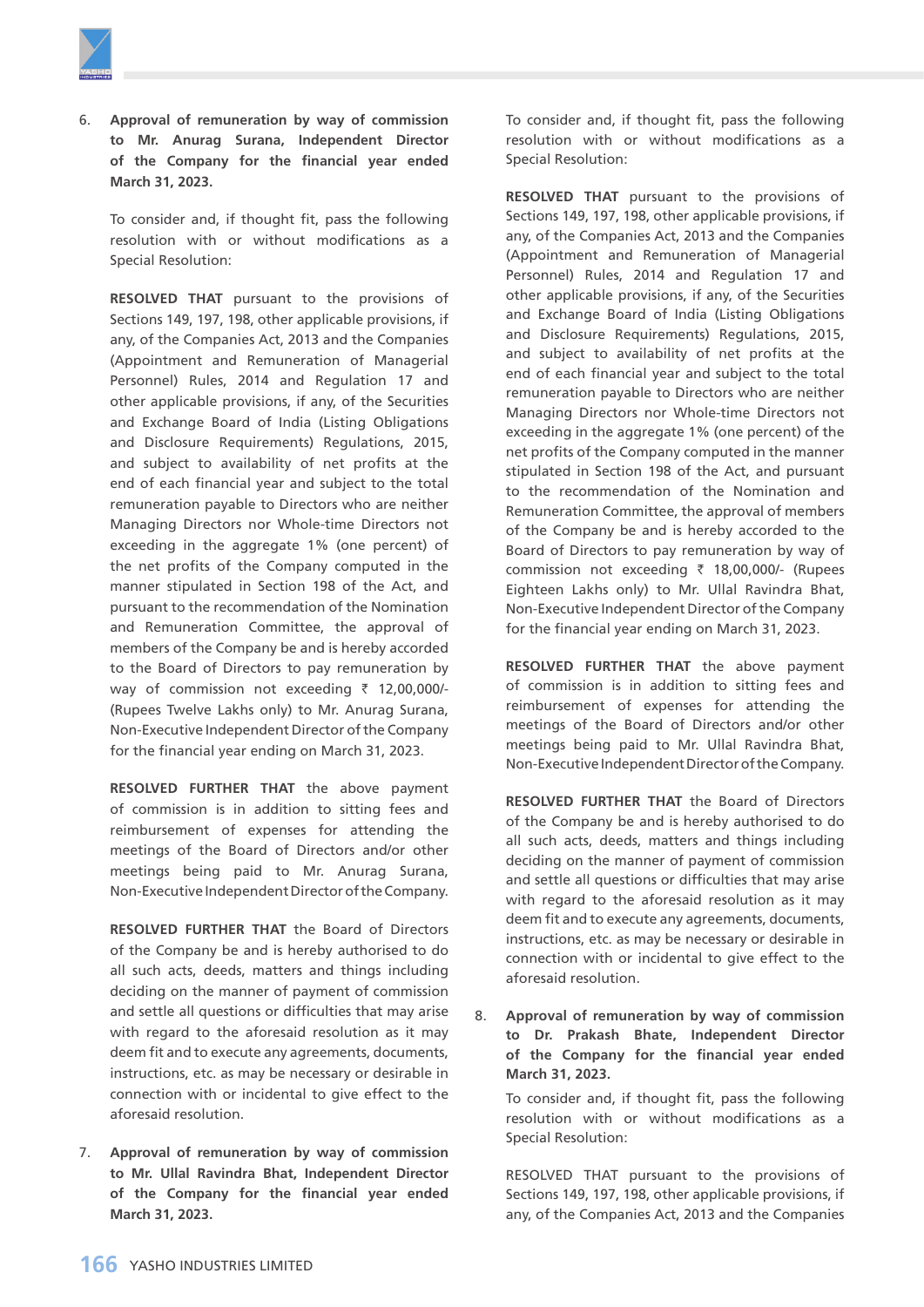(Appointment and Remuneration of Managerial Personnel) Rules, 2014 and Regulation 17 and other applicable provisions, if any, of the Securities and Exchange Board of India (Listing Obligations and Disclosure Requirements) Regulations, 2015, and subject to availability of net profits at the end of each financial year and subject to the total remuneration payable to Directors who are neither Managing Directors nor Whole-time Directors not exceeding in the aggregate 1% (one percent) of the net profits of the Company computed in the manner stipulated in Section 198 of the Act, and pursuant to the recommendation of the Nomination and Remuneration Committee, the approval of members of the Company be and is hereby accorded to the Board of Directors to pay remuneration by way of commission not exceeding  $\bar{\tau}$  6,00,000/- (Rupees Six Lakhs only) to Dr. Prakash Bhate, Non-Executive Independent Director of the Company for the financial year ending on March 31, 2023.

 **RESOLVED FURTHER THAT** the above payment of commission is in addition to sitting fees and reimbursement of expenses for attending the meetings of the Board of Directors and/or other meetings being paid to Dr. Prakash Bhate, Non-Executive Independent Director of the Company.

 **RESOLVED FURTHER THAT** the Board of Directors of the Company be and is hereby authorised to do all such acts, deeds, matters and things including deciding on the manner of payment of commission and settle all questions or difficulties that may arise with regard to the aforesaid resolution as it may deem fit and to execute any agreements, documents, instructions, etc. as may be necessary or desirable in connection with or incidental to give effect to the aforesaid resolution.

# **9. Increasing the borrowing limit under Section 180 (1) (c) from** ` **500 Crores to** ` **750 Crores.**

 To consider and, if thought fit, pass the following resolution with or without modifications as a Special Resolution:

 **RESOLVED THAT** in supersession of the resolution passed by the shareholders of the Company in Extraordinary General Meeting dated February 20, 2018, and pursuant to the provisions of Section 180(1)(c) read with section 179(3) (including any amendment thereto or re-enactment thereof) and other applicable provisions, if any, of the Companies Act, 2013, as amended from time to time, and the Articles of Association of the Company, the approval of members of the Company be and is hereby accorded to the Board of Directors (hereinafter referred to as the "Board" which term shall be deemed to

include any committee thereof) to borrow any sum or sums of money (including non-fund based banking facilities) from time to time not exceeding ` 7,50,00,00,000 (Rupees Seven hundred Fifty Crores only) on such terms and conditions as the Board may deem fit, whether the same may be secured or unsecured and if secured, whether by way of mortgage, charge or hypothecation, pledge or otherwise in any way whatsoever, on, over or in any respect of all, or any of the company's assets, notwithstanding that the monies to be borrowed, together with the monies already borrowed by the Company (apart from the temporary loans obtained from the Company's Bankers in the ordinary course of business), may exceed the aggregate, for the time being, of the paid up capital of the Company, its free reserves, (that is to say, reserves not set apart for any specific purpose) and securities premium.

 **RESOLVED FURTHER THAT** the Board be and is hereby authorized for borrowing from time to time as it may think fit, any sum or sums of money but not exceeding  $\bar{\tau}$  7,50,00,00,000 (Rupees Seven hundred Fifty Crores only) (including the money already borrowed by the Company) in Indian Rupees or equivalent thereof in any foreign currency(ies) in aggregate (including the monies already borrowed by the Company) and on such terms and conditions as the Board may deem fit, by way of loans or in any other form whatsoever from, or issue of Bonds and/or Debentures or other Securities whether Convertible into Equity/Preference Shares and/or Securities with or without detachable warrants with a right exercisable by the warrant holder(s) to convert or subscribe to Equity/Preference Shares (hereinafter referred to as "Securities"), to Bank(s), Financial or other Institution(s), Mutual Fund(s), Non-Resident Indians (NRIs), Foreign Institutional Investors (FIIs) or any other person(s), body(ies) corporate, etc., whether shareholder of the Company or not.

 **RESOLVED FURTHER THAT** the Board be and is hereby authorized to delegate all or any of the powers herein conferred to any Director(s) and / or to any official(s) of the Company and to generally do all such acts, deeds and things as may be required in connection with the aforesaid resolutions, including making necessary filings with the Registrar of Companies and regulatory authorities and to settle any question, doubt or difficulty which may arise in regard to the offers or allotment and to do all such acts, deeds, matters and things as may be considered necessary, expedient, usual or proper to give effect to this Resolution as they may in their absolute discretion deem necessary or desirable in connection with such issue or any matters incidental thereto without being required to seek any further consent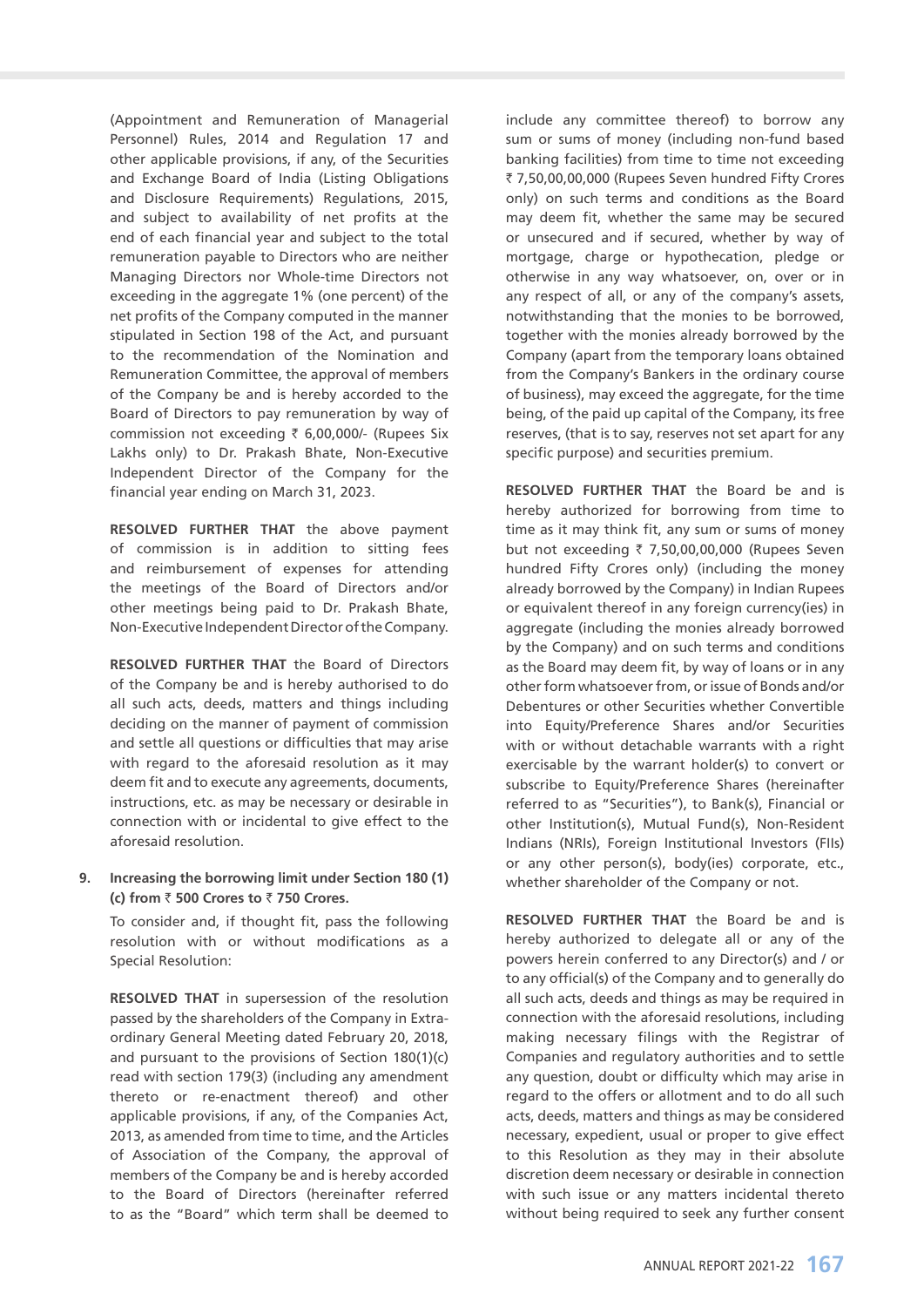or approval of the members or otherwise to the end and intent that they shall be deemed to have given their approval thereto expressly by the authority of this resolution."

10. **Creation of security on the properties of the company, both present and future, in favour of lenders:**

 To consider and, if thought fit, pass the following resolution with or without modifications as a Special Resolution:

 **RESOLVED THAT** in supersession of the resolution passed by the shareholders of the Company in Extraordinary General Meeting dated February 20, 2018, and pursuant to provision of Section 180 (1) (a) and other applicable provisions and rules, if any of the Companies Act, 2013, and the Articles of Association of the Company, the approval of members of the Company be and is hereby accorded to the Board of Directors (hereinafter referred to as the "Board" which term shall be deemed to include any committee thereof) to sell, lease or otherwise dispose of whole or substantially the whole of undertaking of the company or to create charge / mortgage / pledge / hypothecation / security in addition to existing charge / mortgage / pledge / hypothecation / security, in such form and manner and with such ranking and at such time and on such terms as the Board may determine, on all or any of the moveable and / or immovable properties, tangible or intangible assets of the Company, both present and future and / or the whole or any part of the undertaking(s) of the Company, as the case may be in favour of the financial institutions, insurance companies, banks or credit agencies, incorporated or constituted in India or abroad, machinery suppliers and/or other persons or institutions (together "the Lenders") for securing the borrowings availed / to be availed by the Company by way of loan(s) (in foreign currency and / or rupee currency)/ financial assistance including non fund based financial assistance or financial indebtedness availed by the Company from time to time, (including without limitation, the due payment of the principal and/or together with interest, at the respective agreed rates, additional interest, compound interest, accumulated interest, liquidated damages, commitment charges, remuneration of the agent(s), trustee(s), prepayment premium, all other costs, charges and expenses and all other monies payable by the Company) (together, the "Financial Indebtedness") in terms of the financing documents, or any other documents, entered into or to be entered into between the Company and any Lender(s) in respect of the Financial Indebtedness on such terms and conditions as may be agreed between the Company and any Lender(s), provided that the maximum extent of the Financial Indebtedness secured by the assets of the Company does not exceed  $\bar{z}$  7,50,00,00,000 (Rupees Seven hundred Fifty Crores only)at any time as approved under Section 180(1)(c) of the Act.

 **RESOLVED FURTHER THAT** the securities to be created by the Company as aforesaid may rank prior / pari passu / subservient with / to the mortgages and /or charges already created or to be created in future by the Company or in such other manner and ranking as may be thought expedient by the Board and as may be agreed to between the concerned parties.

 **RESOLVED FURTHER THAT** the Board be and is hereby authorized to delegate all or any of the powers herein conferred to any Director(s) and / or to any official(s) of the Company and to generally do all such acts, deeds and things as may be required in connection with the aforesaid resolutions, including making necessary filings with the Registrar of Companies and regulatory authorities and to settle any question, doubt or difficulty which may arise in regard to the offers or allotment and to do all such acts, deeds, matters and things as may be considered necessary, expedient, usual or proper to give effect to this Resolution as they may in their absolute discretion deem necessary or desirable in connection with such issue or any matters incidental thereto without being required to seek any further consent or approval of the members or otherwise to the end and intent that they shall be deemed to have given their approval thereto expressly by the authority of this resolution.

11. **Appointment of Mrs. Sudha Pravin Navandar (DIN: 02804964) as Non-Executive Independent Director of the Company**

 To consider and if thought fit, to pass the following resolution as an Ordinary Resolution:

 **RESOLVED THAT** pursuant to Sections 149, 150 and 152 read with Schedule IV and all other applicable provisions of the Companies Act, 2013 and the Companies (Appointment and Qualification of Directors) Rules, 2014 (including any statutory modifications(s) or re-enactment thereof for the time being in force), Articles of Association of the Company and applicable regulations of the Securities and Exchange Board of India (Listing Obligations and Disclosure Requirements) Regulations, 2015, as amended from time to time and pursuant to the recommendations of the Nomination and Remuneration Committee, Mrs. Sudha Navandar who was appointed as an Additional Director of the Company by the Board of Directors and who has submitted a declaration that he meets the criteria of independence as provided in Section 149(6) of the Companies Act, 2013 and Rules framed thereunder and Regulation 16(1)(b) of the Listing Regulations, as amended, and in respect of whom the Company has received a Notice in writing from a Member under Section 160 of the Companies Act, 2013 proposing his candidature for the office of Director of the Company, being so eligible, be appointed as an Non-Executive Independent Director of the Company, not liable to retire by rotation, to hold office for a term of 5 (five) consecutive years commencing from June 6, 2022 to June 5, 2027.

 **RESOLVED FURTHER THAT** the Board be and is hereby authorized to delegate all or any of the powers to any committee of directors with power to further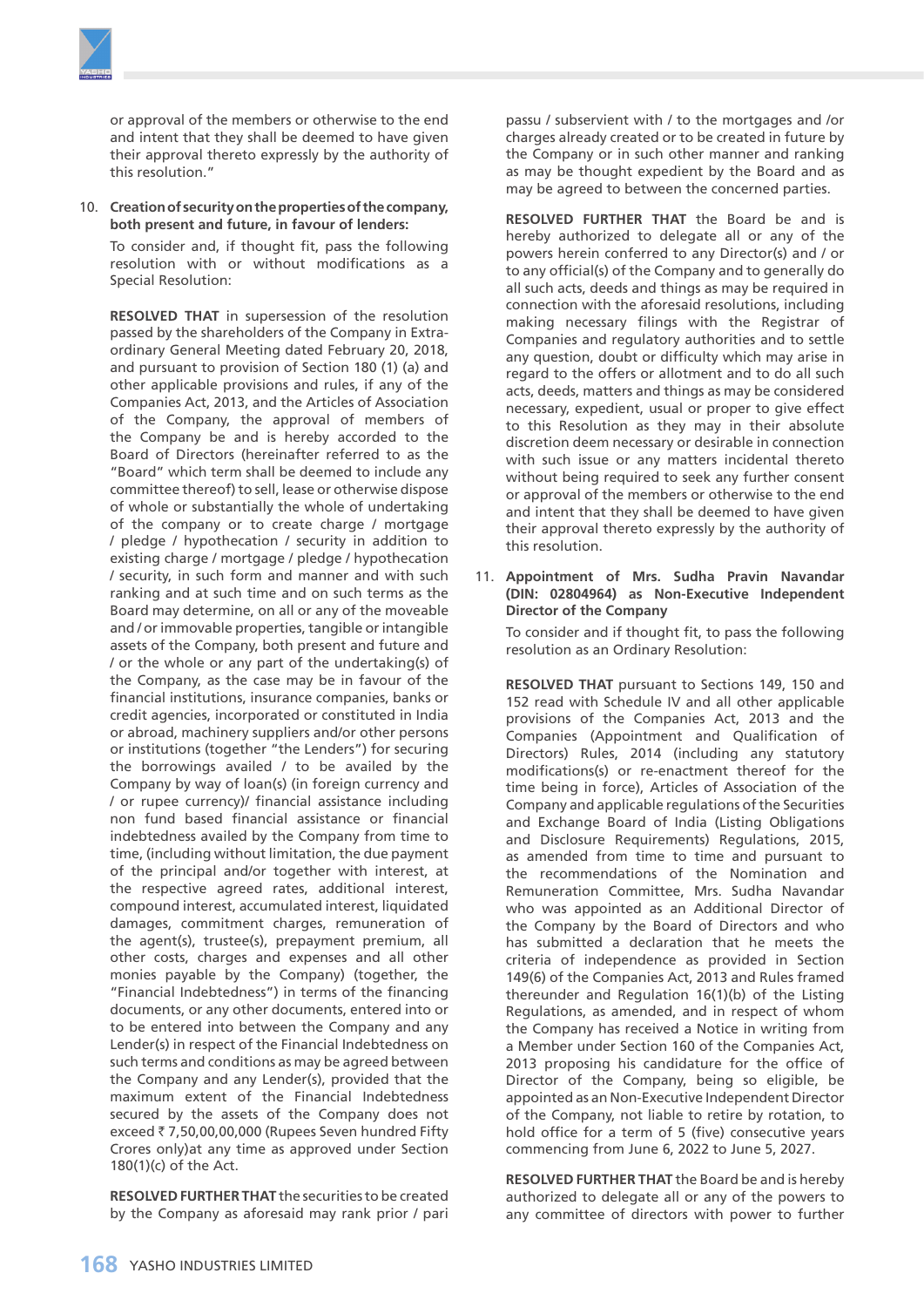delegate to any other Officer(s) or Authorized Representative(s) including Company Secretary of the Company to do all acts, deeds and things and take all such steps as may be necessary, proper or expedient to give effect to this resolution.

12. **Approval of remuneration by way of commission to Mrs. Sudha Pravin Navandar, Independent Director of the Company for the financial year ended March 31, 2023.**

 To consider and, if thought fit, pass the following resolution with or without modifications as a Special Resolution:

 **RESOLVED THAT** pursuant to the provisions of Sections 149, 197, 198, other applicable provisions, if any, of the Companies Act, 2013 and the Companies (Appointment and Remuneration of Managerial Personnel) Rules, 2014 and Regulation 17 and other applicable provisions, if any, of the Securities and Exchange Board of India (Listing Obligations and Disclosure Requirements) Regulations, 2015, and subject to availability of net profits at the end of each financial year and subject to the total remuneration payable to Directors who are neither Managing Directors nor Whole-time Directors not exceeding in the aggregate 1% (one percent) of the net profits of the Company computed in the manner stipulated in Section 198 of the Act, and pursuant to the recommendation of the Nomination and Remuneration Committee, the approval of members of the Company be and is hereby accorded to the Board of Directors to pay remuneration by way of commission not exceeding INR 6,00,000/- (Rupees Six Lakhs only) to Mrs. Sudha Pravin Navandar, Non-Executive Independent Director of the Company for the financial year ending on March 31, 2023.

**RESOLVED FURTHER THAT** the above payment of commission is in addition to sitting fees and reimbursement of expenses for attending the meetings of the Board of Directors and/or other meetings being paid to Mrs. Sudha Pravin Navandar, Non-Executive Independent Director of the Company.

 **RESOLVED FURTHER THAT** the Board of Directors of the Company be and is hereby authorised to do all such acts, deeds, matters and things including deciding on the manner of payment of commission and settle all questions or difficulties that may arise with regard to the aforesaid resolution as it may deem fit and to execute any agreements, documents, instructions, etc. as may be necessary or desirable in connection with or incidental to give effect to the aforesaid resolution.

13. **Alteration of Memorandum of Association of the Company.**

 To consider and, if thought fit, to pass the following resolution as a **Special Resolution:** 

 **RESOLVED THAT** pursuant to the provisions of Sections 4, 13, 15 and all other applicable provisions,

if any, of the Companies Act, 2013 ("**Act**") read with applicable Rules and Regulations framed thereunder (including any statutory modification(s) or re-enactment(s) thereof for the time being in force), Securities and Exchange Board of India (Listing Obligations and Disclosure Requirements) Regulations, 2015 ("**Listing Regulations**") or any other applicable law(s), regulation(s), guideline(s), and subject to the approvals, consents, sanctions and permissions of the Central Government / Stock exchange(s)/appropriate regulatory and statutory authorities, consent of the members of the Company be and is hereby accorded for alteration of the Object Clause of the Memorandum of Association ("**MOA**") of the Company as under:

- A. Addition and insertion of following new sub-clauses from 25 to 31 in Clause III (B) of MOA and the existing part to be renumbered accordingly and shall read as under:
- 3. The draw, accept and make and to endorse, discount, and negotiate bills of exchange, hundies, promissory notes and other negotiable instruments connected with the business of the company.
- 4. To receive on deposit with or without allowance of interest to advance and lend moneys upon such securities or without any securities thereof as may be thought proper and to invest such of the Company's moneys in such manner as may from time to time be determined.
- 5. To do research in organic and/or inorganic chemistry and all types and kinds of chemical and chemical products or any of the items pertaining to the business of the company or any allied items or any other items which may seem beneficial and in the interest of the company acquire and/or exploit and/or sell patent right, in respect thereof.
- 6. To enter into any partnership or arrangement for sharing profits, union of interests, cooperation or Joint-adventure or amalgamation reciprocal concession or otherwise with any person, companies or firms having objects similar to those of the company and calculated to benefit the company and to carry on or conduct or liquidate or wind up any such business, purchased or otherwise acquired.
- 7. To take over the management wholly or co-jointly or otherwise, of establishment, organisations or concerns dealing in any way whatsoever with the raw materials required by the company and/or in any of the activities of the company as well as of research institutions or organisations connected with the activities of the Company.
- 8. To pay all the costs, charges and expenses of and incidental to the promotion, formation and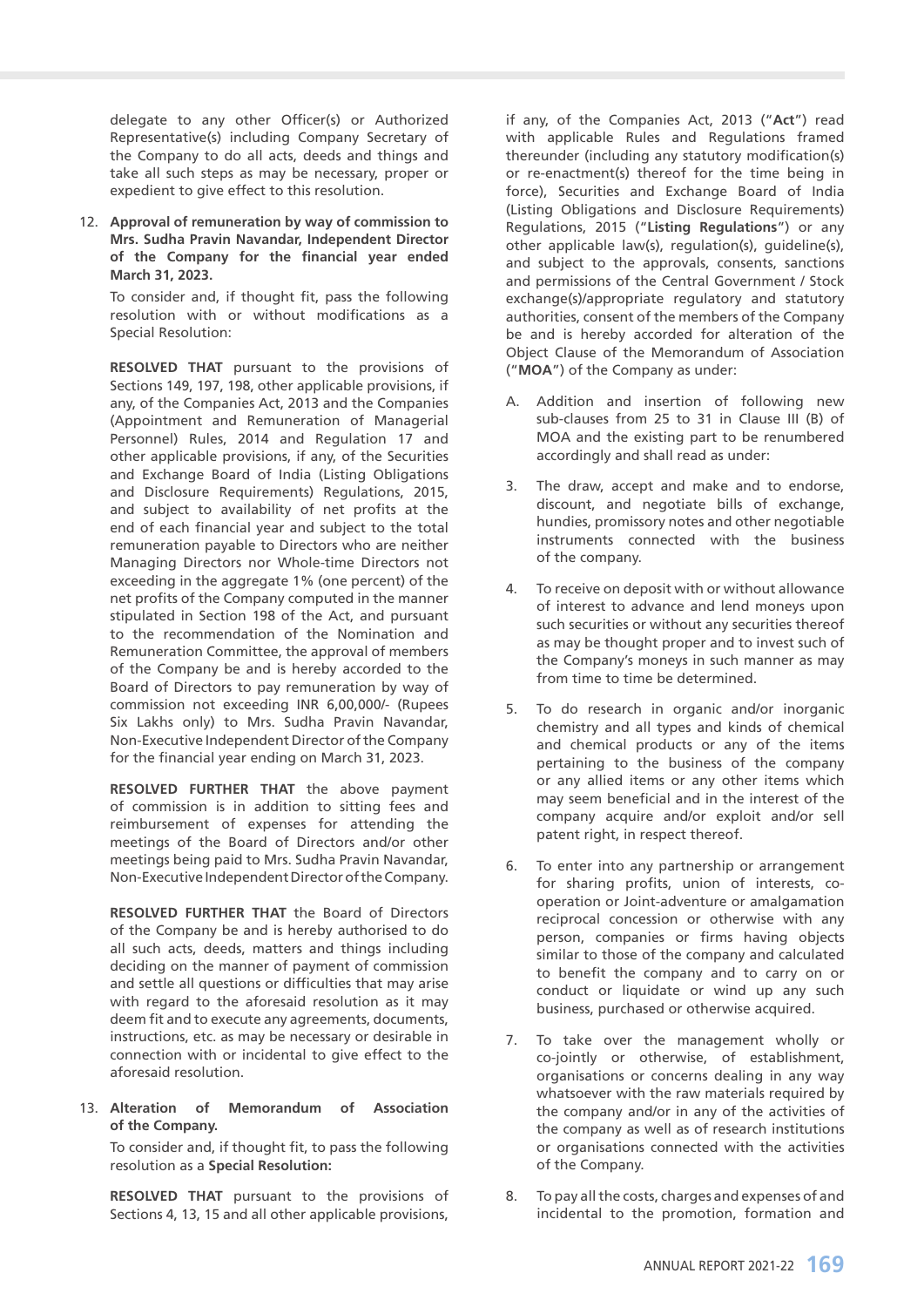

establishment of the company or its Branches and the issue of its capital, including any underwritings or other commission, broker's fees, lawyer's charges and to remunerate in cash or in any other manner any person or persons for services rendered or to be rendered in introducing any person or business to the Company or in placing or assisting to place or guaranteeing the subscription of, any shares, debentures, debenture-stock or any other securities of the Company, or for any other reason which the Company may think proper.

- 9. To provide for and furnish to any members of the Company or to any subscribers or to purchasers, or possessors of coupons or tickets issued by the Company any chattels, conveniences, advantages, benefits or special privileges which may seem expedient and either gratuitously or otherwise.
- 10. To sell or dispose of or transfer the business of the Company or any part thereof for such consideration as the Company may deem proper and in particular for shares, debentures or securities of any other Company.
- 11. To promote or aid in promotion of any Company or Companies for the purpose of acquiring all or any of the property, rights and liabilities of the Company.
- 12. To carry on any of the business mentioned herein' and for that purpose and also for any of the purposes mentioned herein to open branches, offices and/or appoint agents at any place and/or to establish independent separate manufacturing units or factories for any of the products of the Company at any place.
- 13. To create any depreciation fund, reserve fund, sinking fund, insurance fund, or any special or other fund, whether for depreciation or for repairing, improving, extending or maintaining any of the properties of the Company or for redemption of debentures or for any other purpose whatsoever conductive to the interest of the Company.
- 14. To provide for the welfare of employees or ex-employees of the Company and the wives and families or the dependants or connections of such persons by building or contribution to the building of house, dwellings or chawls or by grants of money, pensions, allowances, bonus or other payments or by creating and from time to time subscribing or contributing to provident and other associations, institutions, funds or trust and by providing of trust and by providing, or subscribing or contributing towards places of instructions and recreation, hospitals and dispensaries, medical and other attendances, and other assistance as the Company shall think fit, and to subscribe and contribute or

otherwise to assist or to guarantee money to charitable, benevolent religious, scientific; national or other institutions or objects, which shall have any moral or other claim to support or aid by the Company either by reason of locality of operation or of public and general utility or otherwise.

- 15. To adopt such means of making known the products of the Company as may seem expedient and in particular by advertising in the press by circulars, by purchasers and exhibition of work of art or interest by publication of books and periodicals, and by granting prizes, rewards and donations.
- 16. To aid pecuniarily or otherwise any association body or movement having for its objects the solutions, settlement or surmounting of industrial or labour problems or troubles or the promotion of industry of trade.
- 17. To remunerate the servants of the Company and others out of and in proportion to the profits of the Company or otherwise as may be thought fit.
- 18. To distribute any of the property of the Company amongst the members in specie or in kind, subject to provision of Companies Act in the event of winding-up.
- 19. To lend money to such customers of and persons having dealings with the Company as may be expedient. Provided that the Company' shall not carryon the business of banking as defined by the Banking Companies Act.
- 20. To do all or any of the above things as principals, agents, contractors, trustees or otherwise and by or through trustees, agents or otherwise and either alone or in conjuction with others and to do all such other things as are incidental or as the Company may think conductive to the attainment of the above objects or any of them.
- 21. To subscribe or contribute to any charitable benevolent or useful object or a public character, the support of which will in opinion of the Directors tend to increase the repute or popularity of the Company amongst its employees or public.
- 22. To procure the recognition of the Company in any state or place, and to establish and maintain local registers and branch places of business in any part thereof.
- 23. To train or pay for the training in India or abroad of any members or any of the Company's employee or any other candidate in the interest and for the furtherance of the Company's business.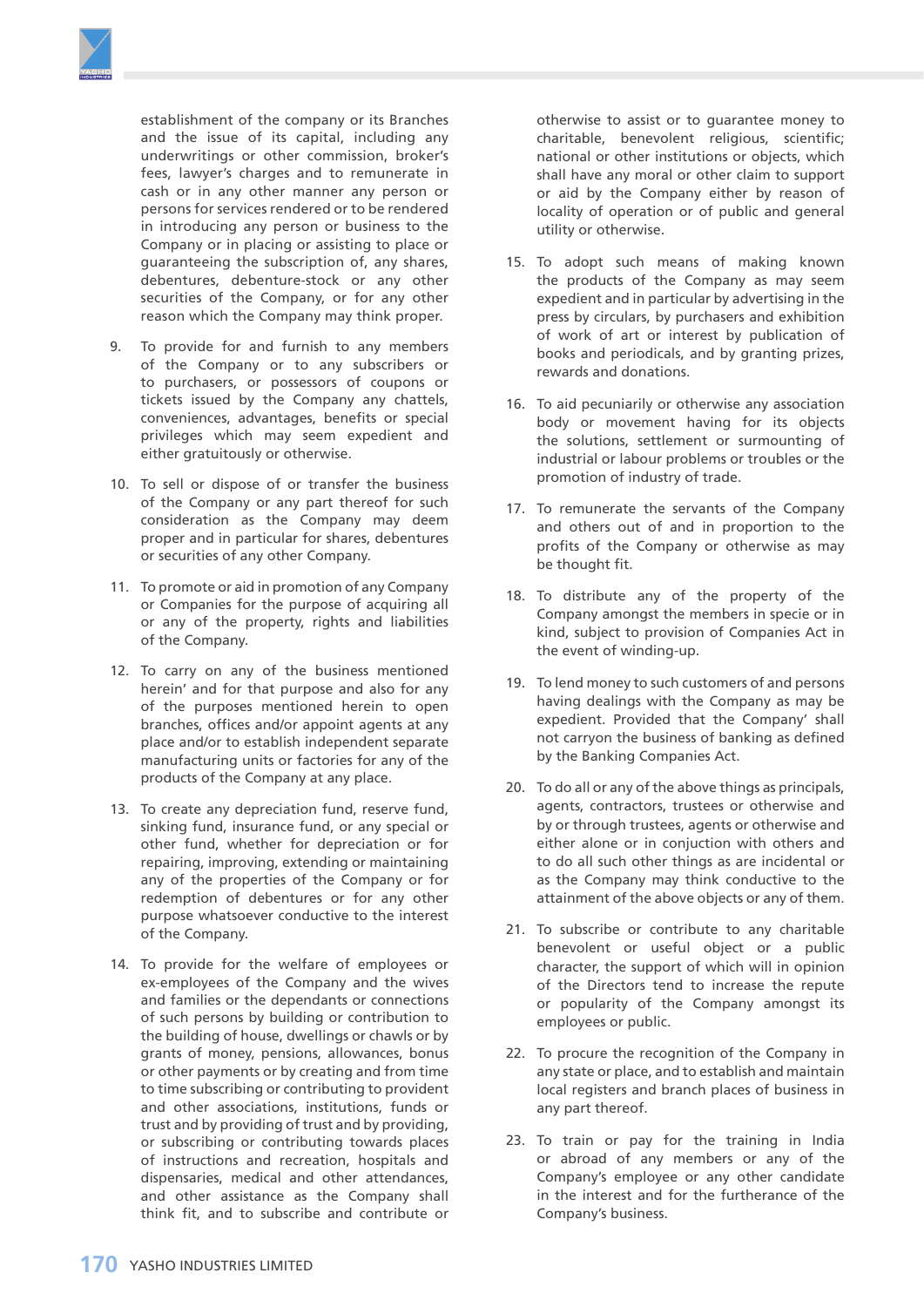- 24. To sell, improve, alter, manage, develop, exchange, lease, mortgage, enfranchise, dispose it, turn to account or otherwise deal with or any part of the land, properties, assets and rights and generally the resources and undertakings of the Company in such manner and on such terms as the Directors may think fit.
- 25. To borrow or raise or secure the payments of money or to receive money on deposit at interest for any of the purpose of the Company and at such time and from time to time and in such manner as may be thought fit and in particular by the issue of debenture or debenture-stocks convertible into shares of this or any other company or perpetual annuities and as security for any such money so borrowed, raised or received or for any such debentures or debenture-stocks so issued to mortgage, pledge or charge the whole or any part of the property, assets, or revenue and profits of the Company present or future including its uncalled capital by special assignments or otherwise or to transfer or convey the same absolutely or in trust and to give the lenders powers of sale and other powers as may seem expedient and to purchase, redeem or pay off any such securities and also by a similar mortgage, charger or lien to secure and guarantee the performance by the Company or any other person or company as the case may. be provided that the Company shall not carry on banking business as defined in the Banking Regulations Act, 1949,
- 26. To provide Corporate Guarantee including Counter Guarantee by the Company to any party/person including Banks, Financial Institutions or Finance Companies for securing credit facilities obtained by any person including individuals, firms, bodies corporate including subsidiary companies, trusts, association of persons or any organization with or without any security thereof, in any form pursuant to provisions of Section 185 and Section 186 of the Companies Act, 2013.
- 27. Subject to the provisions of the Companies Act, to amalgamate, or to enter into partnership or into any arrangement for sharing profits, union of interest, co-operation joint adventure, or reciprocal concession with any person or persons or company or companies carrying on or engaged in or about to carry on or engage in, or being authorized to carry on or engage in, any business transaction which this company is authorized to carry on or engage in or which can be carried on in conjunction therewith or which is capable of being conducted so as directly or indirectly to benefit this company.
- 28. To subscribe or guarantee money for national, charitable, religious, educational, benevolent or other institutions, societies, clubs, funds,

association, public, general or useful objects or for any exhibition but not intended to serve any political cause or purpose.

- 29. In the event of winding up, to distribute all or any of the property of the company amongst the members in pieces or kind or any proceeds of sale or disposal of any property of the company but so that no distribution amounting to a reduction of capital be made except with the sanction (if any).
- 30. To insure all or any of the properties, undertaking, guarantee or obligations of the Company of every nature and kind in manner whatsoever.
- 31. To apply for and take out, purchase or otherwise acquire by way of license or otherwise, any patents, patent rights or inventions, trademark rights copyrights or secret processes technical aid or know-how, which may be useful for the Company's objects and to grant licenses to use the same.

**RESOLVED FURTHER THAT** the Board be and is hereby authorized to delegate all or any of the powers herein conferred to any Director(s) (including any Committee thereof) and / or to any official(s) of the Company and to generally do all such acts, deeds and things as may be required in connection with the aforesaid resolutions, including making necessary filings with the Registrar of Companies and regulatory authorities and to settle any question, doubt or difficulty which may arise in regard and to do all such acts, deeds, matters and things as may be considered necessary, expedient, usual or proper to give effect to this Resolution as they may in their absolute discretion deem necessary or desirable in connection with such alteration or any matters incidental thereto without being required to seek any further consent or approval of the members or otherwise to the end and intent that they shall be deemed to have given their approval thereto expressly by the authority of this resolution.

> By Order of the Board, **Parag Vinod Jhaveri** Managing Director and CEO DIN: 01257685

## **Registered Office:**

Office No.101/102 Peninsula Heights, CD Barfiwala Marg, Juhu Lane, Andheri (West), Mumbai - 400058 Email – info@yashoindusties.com

Date: April 30, 2022. Place: Mumbai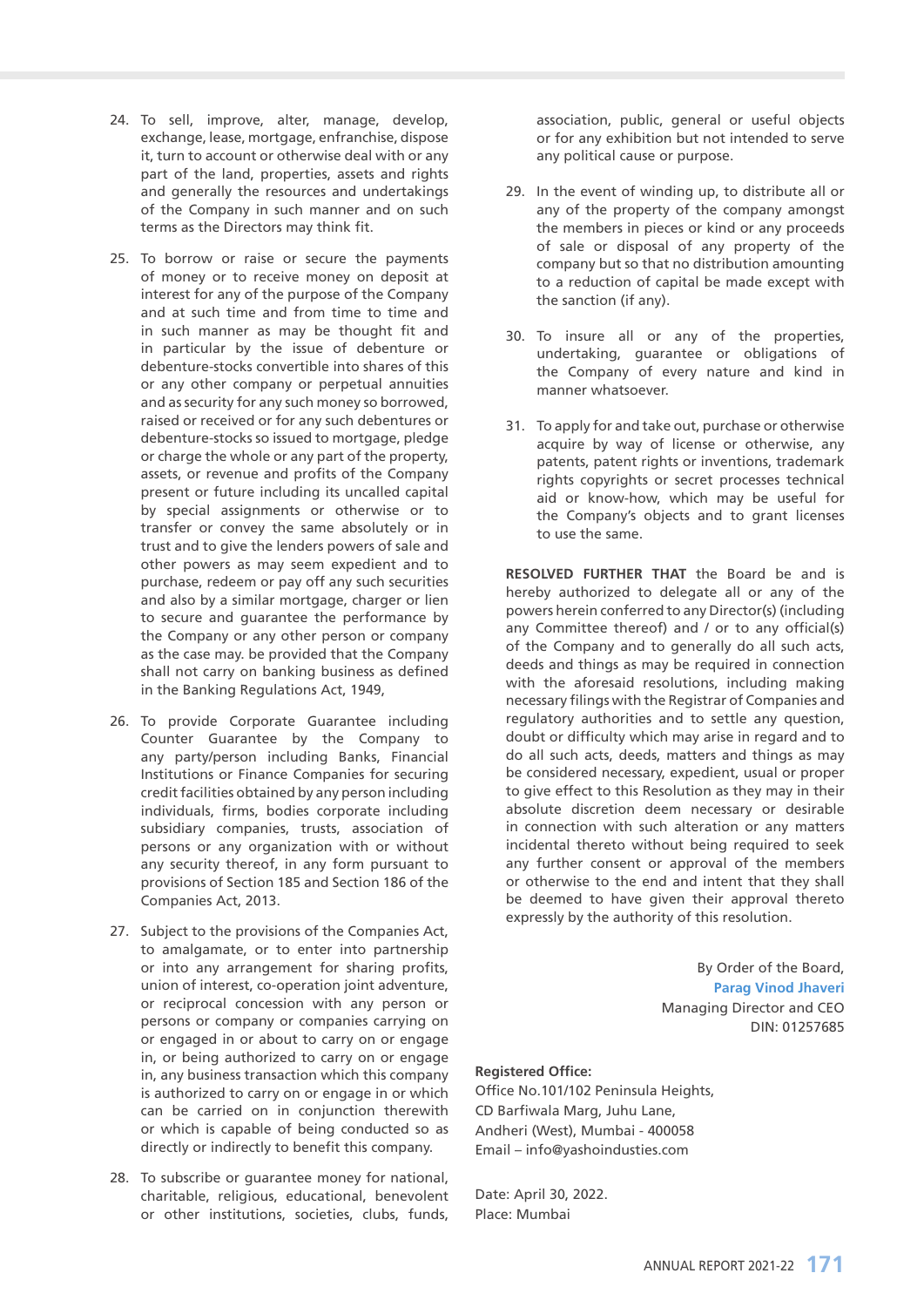

# **Notes:**

- 1. In view of the continuing COVID-19 pandemic, the Ministry of Corporate Affairs ("MCA"), has vide its Circular Nos. 14/2020 and 17/2020 dated April 08, 2020 and April 13, 2020 respectively, in relation to "Clarification on passing of ordinary and special resolutions by companies under the Companies Act, 2013 and the rules made thereunder on account of the threat posed by COVID-19", Circular No. 20/2020 dated May 05, 2020, in relation to "Clarification on holding of Annual General Meeting ("AGM") through Video Conferencing ("VC") or Other Audio Visual Means ("OAVM"), Circular No. 02/2021 dated January 13, 2021 in relation to "Clarification on holding of AGM through VC or OVAM and Circular No. 02/2022 dated May 05, 2022 in relation to "Clarification on holding of AGM through VC or OVAM (collectively referred to as "MCA Circulars") and Securities and Exchange Board of India vide its Circular No. SEBI/HO/CFD/ CMD1/CIR/P/2020/79 dated May 12, 2020, in relation to "Additional relaxation in relation to compliance with certain provisions of SEBI (Listing Obligations and Disclosure Requirements) Regulations, 2015 - COVID-19 pandemic", Circular No. SEBI/HO/CFD/ CMD2/CIR/P/2021/11 dated January 15, 2021 in relation to "Relaxation from compliance with certain provisions of the SEBI (Listing Obligations and Disclosure Requirements) Regulations, 2015 due to the COVID -19 pandemic" and Circular No. SEBI/ HO/CFD/CMD2/CIR/P/2022/62 dated May 13, 2022 in relation to "Relaxation from compliance with certain provisions of the SEBI (Listing Obligations and Disclosure Requirements) Regulations, 2015 (collectively referred as "SEBI Circular") have permitted the holding of the AGM through VC/ OAVM, without the physical presence of the Members at a common venue. In compliance with the MCA Circulars and SEBI Circulars, the AGM of the members of the Company is being held through VC / OAVM. The registered office of the Company shall be deemed to be the venue for the AGM.
- 2. An Explanatory Statement, pursuant to Section 102(1) of the Companies Act, 2013 ('the Act'), relating to special business set out under Item Nos. 4, 5, 6, 7, 8, 9, 10 and 11, 12 of the accompanying Notice are annexed hereto.
- 3. The relevant details, pursuant to Regulations 36(3) of the Securities and Exchange Board of India (Listing Obligations and Disclosure Requirements) Regulations, 2015 ("Listing Regulations") and Secretarial Standard on General Meetings issued by the Institute of Company Secretaries of India, in respect of Director seeking re-appointment at this AGM is annexed to this Notice.
- 4. Institutional / Corporate Shareholders (i.e. other than individuals / HUF, NRI, etc.) are required to send a scanned copy (PDF/JPG Format) of their respective Board or governing body Resolution/Authorization etc., authorizing their representative to attend the AGM through VC / OAVM on their behalf and to vote through remote e-voting. The said Resolution/ Authorization shall be sent to the Scrutinizer by email through its registered email address to [dhrumil@dmshah.in](mailto:dhrumil@dmshah.in) with a copy marked to [investor@](mailto:investor@bigshareonline.com) [bigshareonline.com](mailto:investor@bigshareonline.com) and [info@yashoindustries.com](mailto:info@yashoindustries.com)
- 5. The Register of Members and the Share Transfer Books of the Company will remain closed from Tuesday, July 06, 2022 to Tuesday, July 12, 2022, both days inclusive.
- 6. The voting rights of Members shall be in proportion to their share in the paid-up equity share capital of the Company as on the cut-off date of July 05, 2022. In case of joint holders, the Member whose name appears as the first holder in the order of names as per the Register of Members of the Company will be entitled to vote during the AGM.
- 7. Members can join the AGM in the VC/OAVM mode 15 minutes before and after the scheduled time of the commencement of the Meeting by following the procedure mentioned in the Notice. The facility of participation at the AGM through VC/OAVM will be made available for 1000 members on first come first served basis. This will not include large Shareholders (Shareholders holding 2% or more shareholding), Promoters, Institutional Investors, Directors, Key Managerial Personnel, the Chairpersons of the Audit Committee, Nomination and Remuneration Committee and Stakeholders Relationship Committee, Auditors etc. who are allowed to attend the AGM without restriction on account of first come first served basis.
- 8. The attendance of the Members at the AGM through VC/OAVM will be counted for the purpose of reckoning the quorum under Section 103 of the Companies Act, 2013.
- 9. Pursuant to the provisions of Section 108 of the Companies Act, 2013 read with Rule 20 of the Companies (Management and Administration) Rules, 2014 (as amended) and Regulation 44 of Listing Regulations, and the Circulars issued by the Ministry of Corporate Affairs dated April 08, 2020, April 13, 2020 and May 05, 2020 the Company is providing facility of remote e-Voting to its Members in respect of the business to be transacted at the AGM. For this purpose, the Company has entered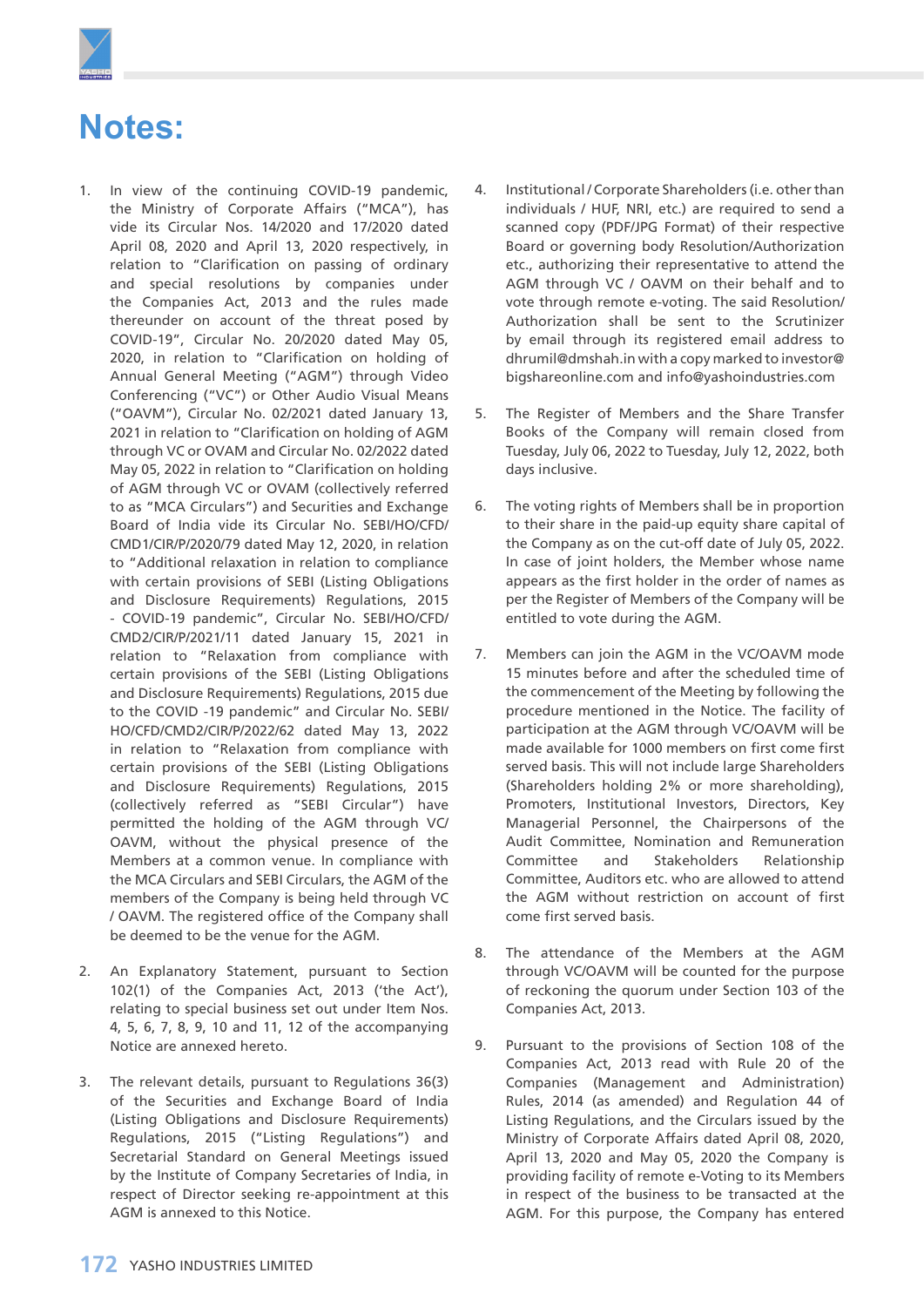into an agreement with National Securities Depository Limited (NSDL) for facilitating voting through electronic means, as the authorized agency. The facility of casting votes by a member using remote e-Voting system as well as venue voting on the date of the AGM will be provided by NSDL.

- 10. In line with the Ministry of Corporate Affairs (MCA) Circular No. 17/2020 dated April 13, 2020, the Notice calling the AGM has been uploaded on the website of the Company at https://www.yashoindustries.com/. The Notice can also be accessed from the websites of the Stock Exchange i.e. BSE Limited at www.bseindia.com and the AGM Notice is also available on the website of NSDL (agency for providing the Remote e-Voting facility) i.e. www.evoting.nsdl.com.
- 11. Members whose e-mail addresses are not registered with Registrar & Share Transfer Agent (RTA) and the Depositories, are required to provide their email IDs and other necessary details as per below format to the Company or RTA, on or before 5:00 p.m. on July 05, 2022 pursuant to which, any Member may receive on the e-mail ID provided by the Member this Notice and the procedure for remote e-voting:

| Name of First Shareholder                                 |
|-----------------------------------------------------------|
| Name of Second Shareholder<br>(In case joint shareholder) |
| Permanent Account No. (PAN)                               |
| Beneficiary Id/Client Id                                  |
| No. Share held                                            |
| Email Id                                                  |
| Mobile No                                                 |
| Address                                                   |
|                                                           |

 Note: Kindly provide aforesaid details through email at [info@yashoindustries.com](mailto:info@yashoindustries.com) / [investor@bigshareonline.com](mailto:investor@bigshareonline.com)

- 12. Members are requested to intimate changes, if any, pertaining to their name, postal address, email address, telephone/ mobile numbers, Permanent Account Number (PAN), mandates, nominations, power of attorney, bank details such as, name of the bank and branch details, bank account number, MICR code, IFSC code, etc., to their DPID-CLID in case the shares are held by them in electronic form through email at [info@yashoindustries.com](mailto:info@yashoindustries.com) / [investor@bigshareonline.com](mailto:investor@bigshareonline.com)
- 13. As per the provisions of Section 72 of the Act, the facility for making nomination is available for the Members in respect of the shares held by them. Members who have not yet registered their nomination are requested to register the same by submitting Form No. SH-13. Members are requested to submit the said details to their DP in case the shares are held by them in electronic form.
- 14. Members seeking any information with regard to the financial statements or any matter to be placed at the AGM are requested to write to the Company on or before cut-off date through email on [info@](mailto:info@yashoindustries.com) [yashoindustries.com](mailto:info@yashoindustries.com). The same will be replied by the Company suitably.
- 15. The Board has appointed M/s Dhrumil M. Shah, Practicing Company Secretary, as the Scrutinizer (hereinafter referred to as "the Scrutinizer") to scrutinize the remote e-voting and the voting process at the AGM in a fair and transparent manner.
- 16. The results declared along with the scrutinizer's report will be placed on the website of the Company i.e. www.yashoindustries.com under Investors section and on the website of NSDL i.e. https://evoting.nsdl. com. The results shall also be communicated to the Stock Exchanges.

# **17. DIVIDEND RELATED INFORMATION**

- 1. Final Dividend on Equity shares as recommended by the Board of Directors for the year ended March 31, 2022, if approved at the AGM, will be payable, to those Members of the Company who hold shares:
	- i. In dematerialised ('demat') mode, based on the beneficial ownership details to be received from National Securities Depository Limited and Central Depository Services (India) Limited as at the close of business hours on Tuesday, July 05, 2022.
	- ii. In physical mode, if their names appear in the Company's Register of Members or its Registrar and Transfer Agents on Tuesday, July 05, 2022.
- 2. Payment of dividend shall be made through electronic mode to the Members who have updated their bank account details. Dividend warrants / demand drafts will be despatched to the registered address of the Members who have not updated their bank account details.

 Members are requested to register / update their complete bank details:

- i. with their Depository Participant(s) with which they maintain their demat accounts, if shares are held in dematerialised mode, by submitting forms and documents as may be required by the Depository Participant(s); and
- ii. with the Company by emailing at [info@](mailto:info@yashoindustries.com) [yashoindustries.com](mailto:info@yashoindustries.com) if shares are held in physical mode, by submitting:
	- a) scanned copy of the signed request letter which shall contain Member's name, folio number, bank details (Bank account number, Bank and Branch Name and address, IFSC, MICR details),
	- b) self-attested copy of the PAN card, and
	- c) cancelled cheque leaf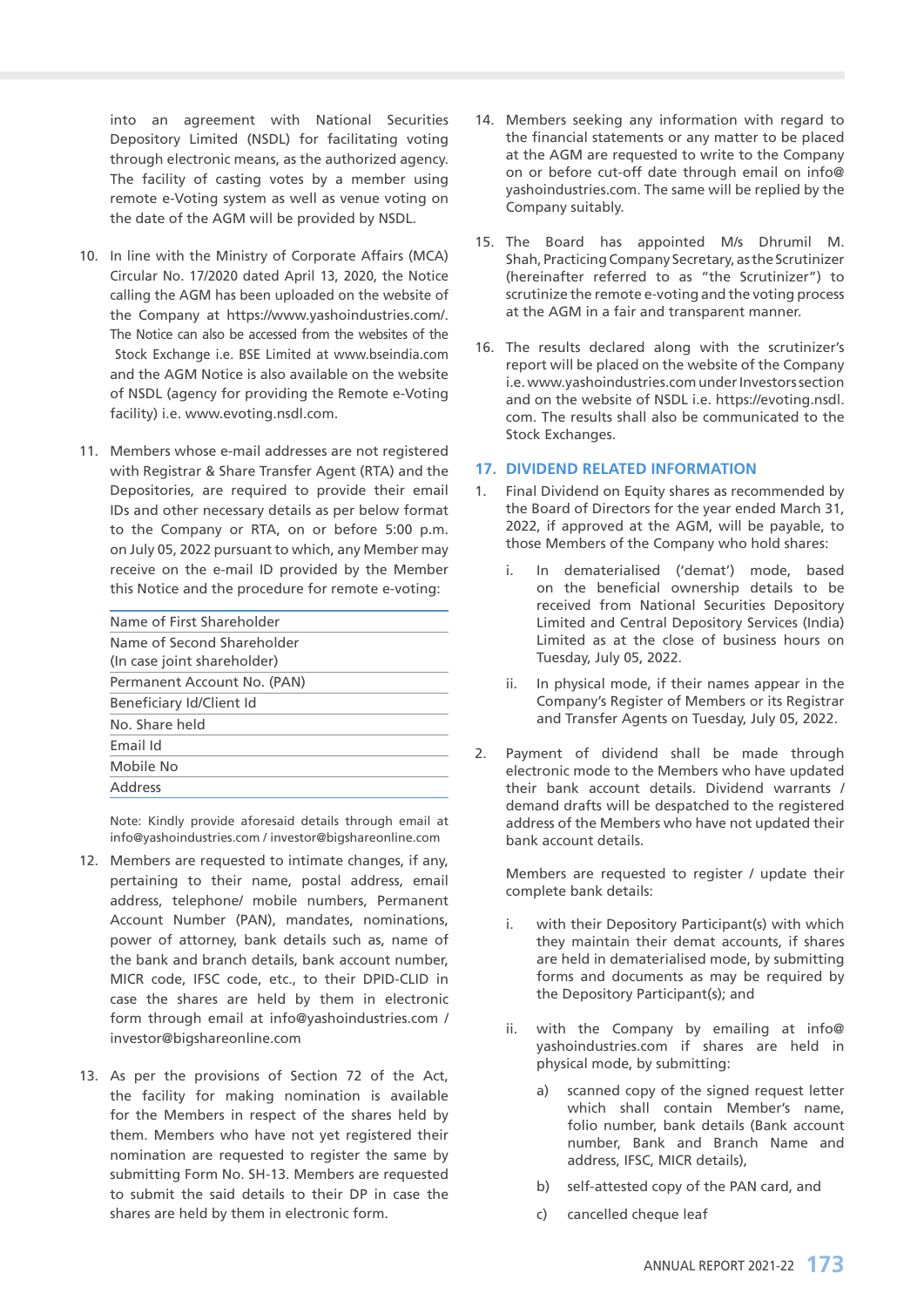

- 3. Tax Deductible at Source / Withholding tax:
	- a) As per the Income Tax Act, 1961 ("IT Act"), as amended by the Finance Act, 2020, dividends paid or distributed by a Company after April 1, 2020 shall be taxable in the hands of the shareholders. The Company shall therefore be required to deduct tax at source at the applicable rates at the time of making the payment of the Dividend, if declared at the AGM.

 Form 15G/15H/10F are available on the website of our RTA, Bigshare Services Private Limited. The same can be downloaded from Bigshare Services Private Limited's website https://www.bigshareonline.com. The above-mentioned documents (duly completed and signed) are required to be uploaded at https:// www.bigshareonline.com. Shareholders can send their duly signed tax declarations or communications/ queries to company's RTA at their email id [tds@](mailto:tds@bigshareonline.com) [bigshareonline.com](mailto:tds@bigshareonline.com)

# **INSTRUCTIONS FOR MEMBERS FOR REMOTE E-VOTING AND JOINING GENERAL MEETING ARE AS UNDER:-**

In compliance with the provisions of Section 108 of the Companies Act, 2013 and the Rule 20 of the Companies (Management and Administration) Rules 2014 as

amended from time to time and Regulation 44 of the Listing Regulations and in terms of SEBI vide Circular No. SEBI/HO/CFD/CMD/ CIR/P/2020/242 dated December 9, 2020 in relation to e-Voting Facility Provided by Listed Entities, the Members are provided with the facility to cast their vote electronically, through the e-Voting services provided by NSDL, on all the resolutions set forth in this Notice.

The remote e-voting period begins on July, 08, 2022 at 09:00 A.M. and ends on July, 11, 2022 at 05:00 P.M. The remote e-voting module shall be disabled by NSDL for voting thereafter. The Members, whose names appear in the Register of Members / Beneficial Owners as on the record date (cut-off date) i.e. July 05, 2022, may cast their vote electronically. The voting right of shareholders shall be in proportion to their share in the paid-up equity share capital of the Company as on the cut-off date, being July 05, 2022.

The details of the process and manner for remote e-voting are explained herein below:

**How do I vote electronically using NSDL e-Voting system?**

The way to vote electronically on NSDL e-Voting system consists of "Two Steps" which are mentioned below:

# **Step 1: Access to NSDL e-Voting system**

A) Login method for e-Voting and joining virtual meeting for Individual shareholders holding securities in demat mode

 In terms of SEBI circular dated December 9, 2020 on e-Voting facility provided by Listed Companies, Individual shareholders holding securities in demat mode are allowed to vote through their demat account maintained with Depositories and Depository Participants. Shareholders are advised to update their mobile number and email Id in their demat accounts in order to access e-Voting facility.

Login method for Individual shareholders holding securities in demat mode is given below:

| <b>Type of shareholders</b>                                                |    | <b>Login Method</b>                                                                                                                                                                                                                                                                                                                                                                                                                                                                                                                                                                                                                                                                                                                                                                                                       |  |  |
|----------------------------------------------------------------------------|----|---------------------------------------------------------------------------------------------------------------------------------------------------------------------------------------------------------------------------------------------------------------------------------------------------------------------------------------------------------------------------------------------------------------------------------------------------------------------------------------------------------------------------------------------------------------------------------------------------------------------------------------------------------------------------------------------------------------------------------------------------------------------------------------------------------------------------|--|--|
| Individual Sha reholders<br>holding securities in demat<br>mode with NSDL. | 1. | Existing IDeAS user can visit the e-Services website of NSDL Viz. https://<br>eservices.nsdl.com either on a Personal Computer or on a mobile. On the<br>e-Services home page click on the "Beneficial Owner" icon under "Login"<br>which is available under <b>'IDeAS'</b> section, this will prompt you to enter your<br>existing User ID and Password. After successful authentication, you will be<br>able to see e-Voting services under Value added services. Click on "Access"<br>to e-Voting" under e-Voting services and you will be able to see e-Voting<br>page. Click on company name or e-Voting service provider i.e. NSDL and<br>you will be re-directed to e-Voting website of NSDL for casting your vote<br>during the remote e-Voting period or joining virtual meeting & voting<br>during the meeting. |  |  |
|                                                                            | 2. | If you are not registered for IDeAS e-Services, option to register is available<br>at https://eservices.nsdl.com. Select "Register Online for IDeAS Portal" or<br>click at https://eservices.nsdl.com/SecureWeb/IdeasDirectReq.jsp                                                                                                                                                                                                                                                                                                                                                                                                                                                                                                                                                                                        |  |  |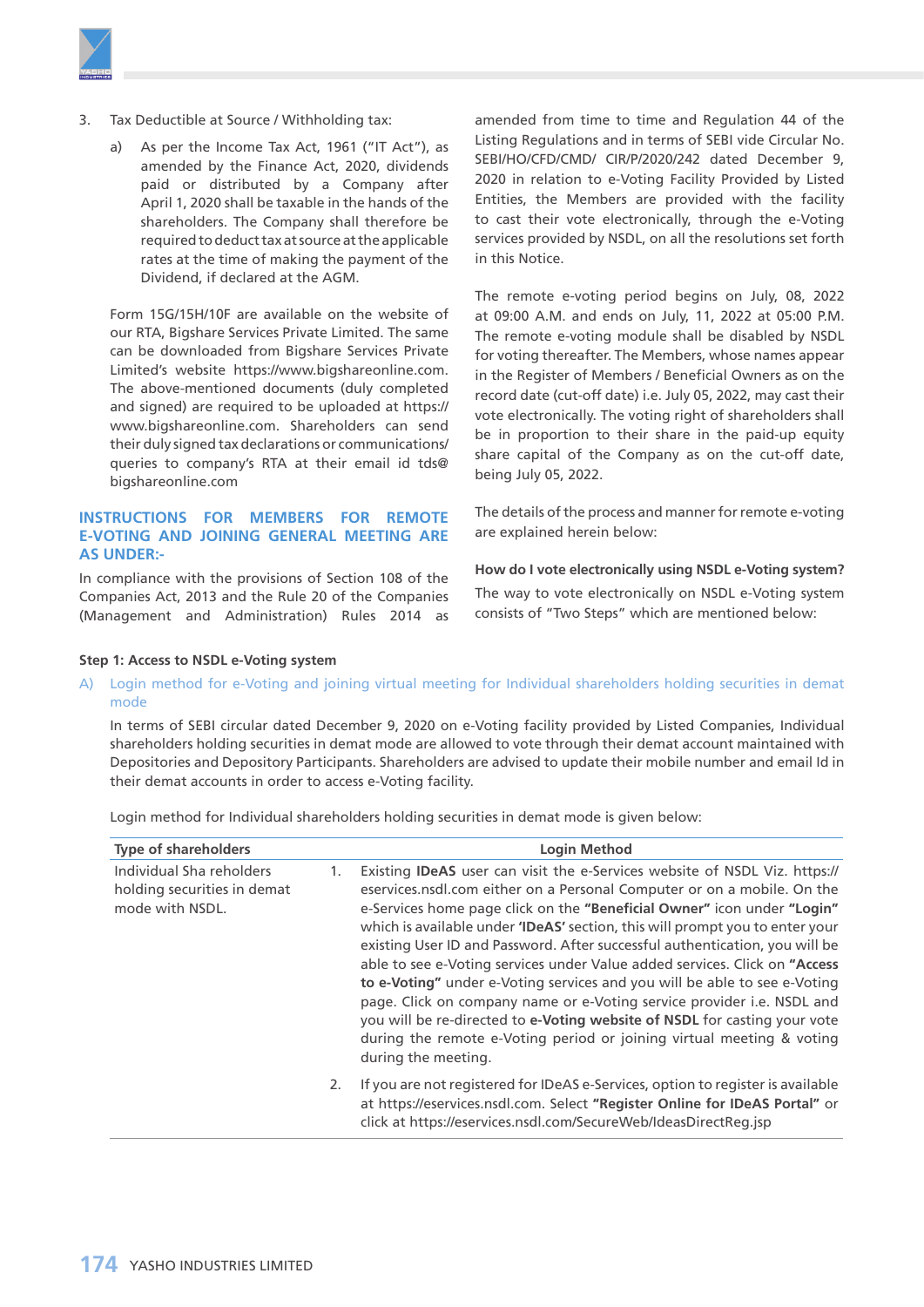| <b>Type of shareholders</b>                                                                                            | <b>Login Method</b>                                                                                                                                                                                                                                                                                                                                                                                                                                                                                                                                                                                                                                                                                                                                                                                                                                                                       |  |  |  |
|------------------------------------------------------------------------------------------------------------------------|-------------------------------------------------------------------------------------------------------------------------------------------------------------------------------------------------------------------------------------------------------------------------------------------------------------------------------------------------------------------------------------------------------------------------------------------------------------------------------------------------------------------------------------------------------------------------------------------------------------------------------------------------------------------------------------------------------------------------------------------------------------------------------------------------------------------------------------------------------------------------------------------|--|--|--|
|                                                                                                                        | Visit the e-Voting website of NSDL. Open web browser by typing the<br>3.<br>following URL: https://www.evoting.nsdl.com/ either on a Personal<br>Computer or on a mobile. Once the home page of e-Voting system is<br>launched, click on the icon "Login" which is available under 'Shareholder/<br>Member' section. A new screen will open. You will have to enter your User<br>ID (i.e. your sixteen digit demat account number hold with NSDL), Password/<br>OTP and a Verification Code as shown on the screen. After successful<br>authentication, you will be redirected to NSDL Depository site wherein<br>you can see e-Voting page. Click on company name or e-Voting service<br>provider i.e. NSDL and you will be redirected to e-Voting website of NSDL<br>for casting your vote during the remote e-Voting period or joining virtual<br>meeting & voting during the meeting. |  |  |  |
|                                                                                                                        | Shareholders/Members can also download NSDL Mobile App "NSDL<br>4.<br>Speede" facility by scanning the QR code mentioned below for seamless<br>voting experience.<br><b>NSDL Mobile App is available on</b><br>Google Play<br>App Store                                                                                                                                                                                                                                                                                                                                                                                                                                                                                                                                                                                                                                                   |  |  |  |
| <b>Individual Shareholders</b><br>holding securities in<br>demat mode with CDSL                                        | 1.<br>Existing users who have opted for Easi / Easiest, they can login through<br>their user id and password. Option will be made available to reach<br>e-Voting page without any further authentication. The URL for users to<br>login to Easi / Easiest are https://web.cdslindia.com/myeasi/home/login or<br>www.cdslindia.com and click on New System Myeasi.                                                                                                                                                                                                                                                                                                                                                                                                                                                                                                                         |  |  |  |
|                                                                                                                        | After successful login of Easi/Easiest the user will be also able to see the<br>2.<br>E Voting Menu. The Menu will have links of e-Voting service provider i.e.<br>NSDL. Click on NSDL to cast your vote.                                                                                                                                                                                                                                                                                                                                                                                                                                                                                                                                                                                                                                                                                 |  |  |  |
|                                                                                                                        | If the user is not registered for Easi/Easiest, option to register is available<br>3.<br>at https://web.cdslindia.com/myeasi/Registration/EasiRegistration                                                                                                                                                                                                                                                                                                                                                                                                                                                                                                                                                                                                                                                                                                                                |  |  |  |
|                                                                                                                        | Alternatively, the user can directly access e-Voting page by providing demat<br>4.<br>Account Number and PAN No. from a link in www.cdslindia.com home<br>page. The system will authenticate the user by sending OTP on registered<br>Mobile & Email as recorded in the demat Account. After successful<br>authentication, user will be provided links for the respective ESP i.e.<br>NSDL where the e-Voting is in progress.                                                                                                                                                                                                                                                                                                                                                                                                                                                             |  |  |  |
| <b>Individual Shareholders</b><br>(holding securities in demat<br>mode) login through their<br>depository participants | You can also login using the login credentials of your demat account through<br>your Depository Participant registered with NSDL/CDSL for e-Voting facility.<br>upon logging in, you will be able to see e-Voting option. Click on e-Voting<br>option, you will be redirected to NSDL/CDSL Depository site after successful<br>authentication, wherein you can see e-Voting feature. Click on company name<br>or e-Voting service provider i.e. NSDL and you will be redirected to e-Voting<br>website of NSDL for casting your vote during the remote e-Voting period or<br>joining virtual meeting & voting during the meeting.                                                                                                                                                                                                                                                         |  |  |  |

**Important note:** Members who are unable to retrieve User ID/ Password are advised to use Forget User ID and Forget Password option available at abovementioned website.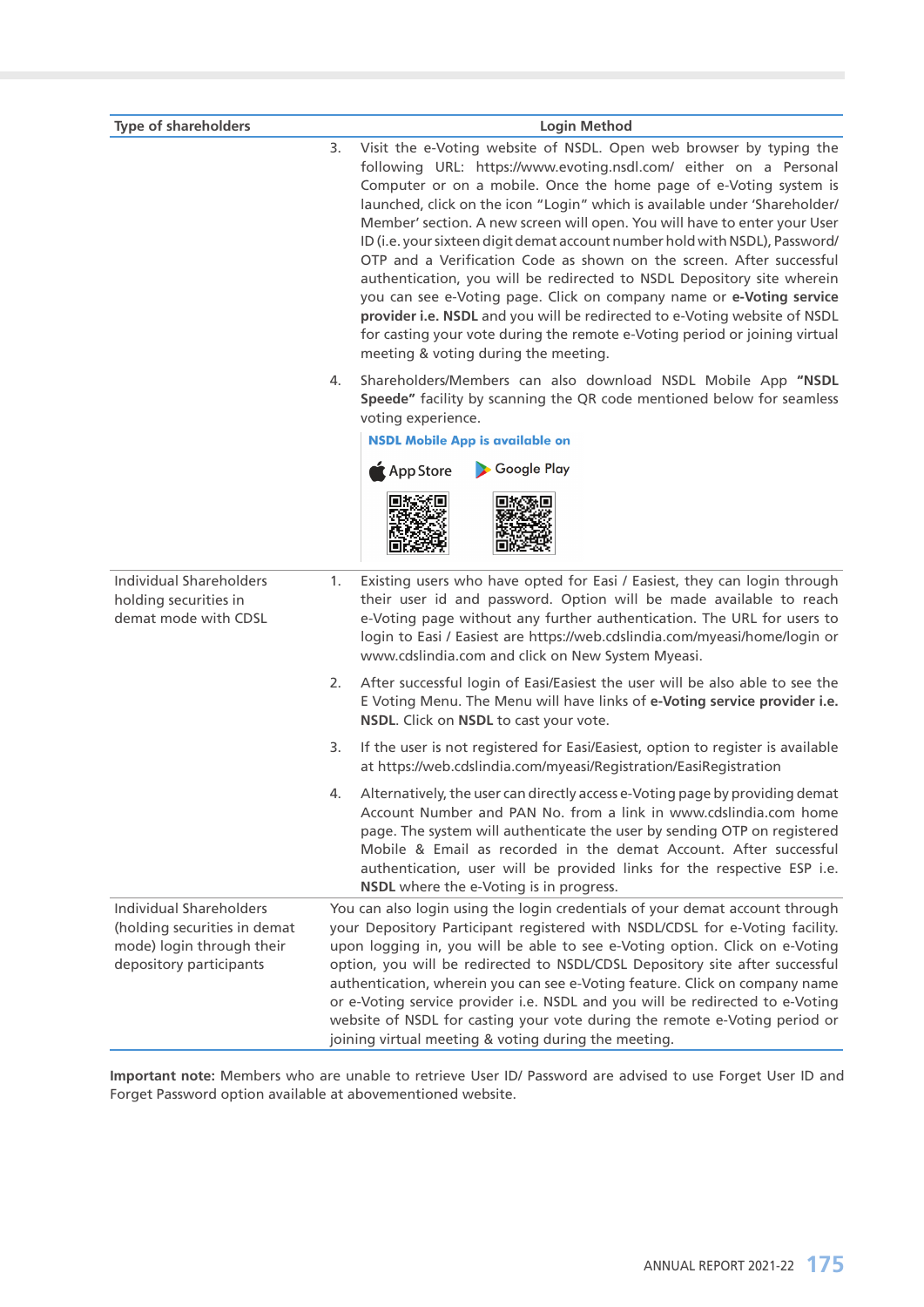

 **Helpdesk for Individual Shareholders holding securities in demat mode for any technical issues related to login through Depository i.e. NSDL and CDSL.**

| Login type              | <b>Helpdesk details</b>                                                                                                                                                                                                      |
|-------------------------|------------------------------------------------------------------------------------------------------------------------------------------------------------------------------------------------------------------------------|
| in demat mode with NSDL | Individual Shareholders holding securities Members facing any technical issue in login can contact NSDL<br>helpdesk by sending a request at evoting@nsdl.co.in or call at toll<br>free no.: 1800 1020 990 and 1800 22 44 30  |
| in demat mode with CDSL | Individual Shareholders holding securities Members facing any technical issue in login can contact CDSL<br>helpdesk by sending a request at helpdesk.evoting@cdslindia.<br>com or contact at 022-23058738 or 022-23058542-43 |

**B) Login Method for e-Voting and joining virtual meeting for shareholders other than Individual shareholders holding securities in demat mode and shareholders holding securities in physical mode.**

**How to Log-in to NSDL e-Voting website?**

- 1. Visit the e-Voting website of NSDL. Open web browser by typing the following URL: [https://www.evoting.](https://www.evoting.nsdl.com/) [nsdl.com/](https://www.evoting.nsdl.com/) either on a Personal Computer or on a mobile.
- 2. Once the home page of e-Voting system is launched, click on the icon "Login" which is available under 'Shareholder/Member' section.
- 3. A new screen will open. You will have to enter your User ID, your Password/OTP and a Verification Code as shown on the screen.

 Alternatively, if you are registered for NSDL eservices i.e. IDEAS, you can log-in at <https://eservices.nsdl.com/> with your existing IDEAS login. Once you log-in to NSDL eservices after using your log-in credentials, click on e-Voting and you can proceed to Step 2 i.e. Cast your vote electronically.

4. Your User ID details are given below :

|                                                    | Manner of holding shares i.e. Demat (NSDL or Your User ID is:<br><b>CDSL</b> ) or Physical |                                                                                                                                                              |
|----------------------------------------------------|--------------------------------------------------------------------------------------------|--------------------------------------------------------------------------------------------------------------------------------------------------------------|
| a)                                                 | For Members who hold shares in demat<br>account with NSDL.                                 | 8 Character DP ID followed by 8 Digit Client ID<br>For example if your DP ID is IN300*** and Client ID is<br>12****** then your user ID is IN300***12******. |
| b)                                                 | For Members who hold shares in demat<br>account with CDSL.                                 | 16 Digit Beneficiary ID<br>For example if your Beneficiary ID is 12**************<br>then your user ID is 12**************                                   |
| For Members holding shares in Physical Form.<br>C) |                                                                                            | EVEN Number followed by Folio Number registered<br>with the company                                                                                          |
|                                                    |                                                                                            | For example if folio number is 001*** and EVEN is<br>101456 then user ID is 101456001***                                                                     |

- 5. Password details for shareholders other than Individual shareholders are given below:
	- a) If you are already registered for e-Voting, then you can user your existing password to login and cast your vote.
	- b) If you are using NSDL e-Voting system for the first time, you will need to retrieve the 'initial password' which was communicated to you. Once you retrieve your 'initial password', you need to enter the 'initial password' and the system will force you to change your password.
	- c) How to retrieve your 'initial password'?
		- (i) If your email ID is registered in your demat account or with the company, your 'initial password' is communicated to you on your email ID. Trace the email sent to you from NSDL from your mailbox. Open the email and open the attachment i.e. a .pdf file. Open the .pdf file. The password to open the .pdf file is your 8 digit client ID for NSDL account, last 8 digits of client ID for CDSL account or folio number for shares held in physical form. The .pdf file contains your 'User ID' and your 'initial password'.
	- (ii) If your email ID is not registered, please follow steps mentioned below in process for those shareholders whose email ids are not registered.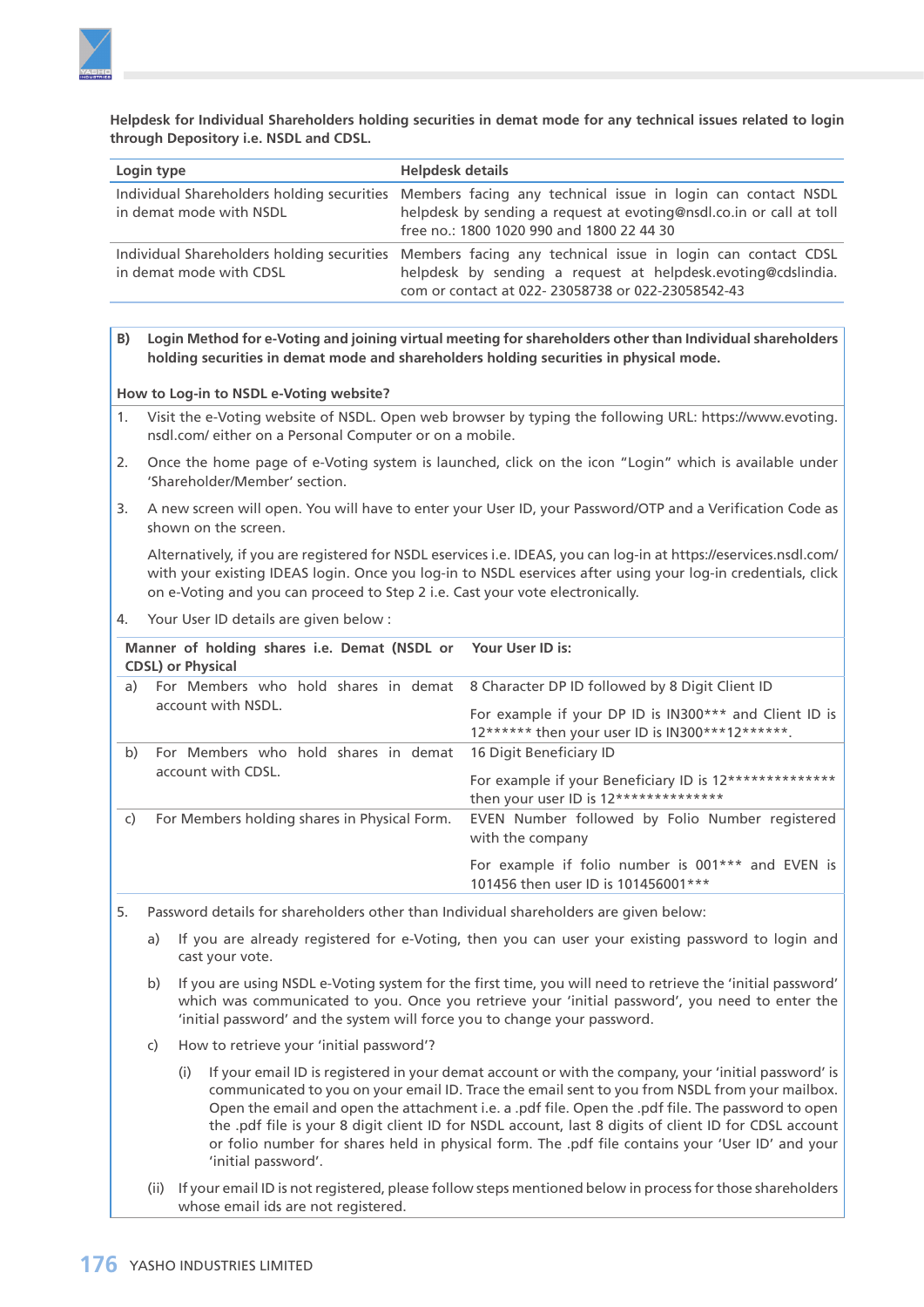- 6. If you are unable to retrieve or have not received the " Initial password" or have forgotten your password:
	- a) Click on **["Forgot User Details/Password?"](https://www.evoting.nsdl.com/eVotingWeb/commonhtmls/NewUser.jsp)**(If you are holding shares in your demat account with NSDL or CDSL) option available on www.evoting.nsdl.com.
	- b) **[Physical User Reset Password?](https://www.evoting.nsdl.com/eVotingWeb/commonhtmls/PhysicalUser.jsp)"** (If you are holding shares in physical mode) option available on [www.evoting.nsdl.com.](http://www.evoting.nsdl.com)
	- c) If you are still unable to get the password by aforesaid two options, you can send a request at [evoting@nsdl.co.in](mailto:evoting@nsdl.co.in) mentioning your demat account number/folio number, your PAN, your name and your registered address etc.
	- d) Members can also use the OTP (One Time Password) based login for casting the votes on the e-Voting system of NSDL.
- 7. After entering your password, tick on Agree to "Terms and Conditions" by selecting on the check box.
- 8. Now, you will have to click on "Login" button.
- 9. After you click on the "Login" button, Home page of e-Voting will open.

#### **Step 2: Cast your vote electronically and join General Meeting on NSDL e-Voting system.**

**How to cast your vote electronically and join General Meeting on NSDL e-Voting system?**

- 1. After successful login at Step 1, you will be able to see all the companies "EVEN" in which you are holding shares and whose voting cycle and General Meeting is in active status.
- 2. Select "EVEN" of company for which you wish to cast your vote during the remote e-Voting period and casting your vote during the General Meeting. For joining virtual meeting, you need to click on "VC/ OAVM" link placed under "Join Meeting".
- 3. Now you are ready for e-Voting as the Voting page opens.
- 4. Cast your vote by selecting appropriate options i.e. assent or dissent, verify/modify the number of shares for which you wish to cast your vote and click on "Submit" and also "Confirm" when prompted.
- 5. Upon confirmation, the message "Vote cast successfully" will be displayed.
- 6. You can also take the printout of the votes cast by you by clicking on the print option on the confirmation page.
- 7. Once you confirm your vote on the resolution, you will not be allowed to modify your vote.

### **General Guidelines for shareholders**

- 1. Institutional shareholders (i.e. other than individuals, HUF, NRI etc.) are required to send scanned copy (PDF/ JPG Format) of the relevant Board Resolution/ Authority letter etc. with attested specimen signature of the duly authorized signatory(ies) who are authorized to vote, to the Scrutinizer by e-mail to M/s Dhrumil M. Shah & Co at [dhrumil@dmshah.in](mailto:dhrumil@dmshah.in) with a copy marked to [evoting@nsdl.co.in.](mailto:evoting@nsdl.co.in) Institutional shareholders (i.e. other than individuals, HUF, NRI etc.) can also upload their Board Resolution / Power of Attorney / Authority Letter etc. by clicking on "Upload Board Resolution / Authority Letter" displayed under "e-Voting" tab in their login.
- 2. It is strongly recommended not to share your password with any other person and take utmost care to keep your password confidential. Login to the e-voting website will be disabled upon five unsuccessful attempts to key in the correct password. In such an event, you will need to go through the "[Forgot User](https://www.evoting.nsdl.com/eVotingWeb/commonhtmls/NewUser.jsp) [Details/Password?"](https://www.evoting.nsdl.com/eVotingWeb/commonhtmls/NewUser.jsp) or ["Physical User Reset Password?"](https://www.evoting.nsdl.com/eVotingWeb/commonhtmls/PhysicalUser.jsp) option available on www.evoting.nsdl.com to reset the password.
- 3. In case of any queries, you may refer the Frequently Asked Questions (FAQs) for Shareholders and e-voting user manual for Shareholders available at the download section of [www.evoting.nsdl.com](http://www.evoting.nsdl.com) or call on toll free no.: 1800 1020 990 and 1800 22 44 30 or send a request at [evoting@nsdl.co.in](mailto:evoting@nsdl.co.in)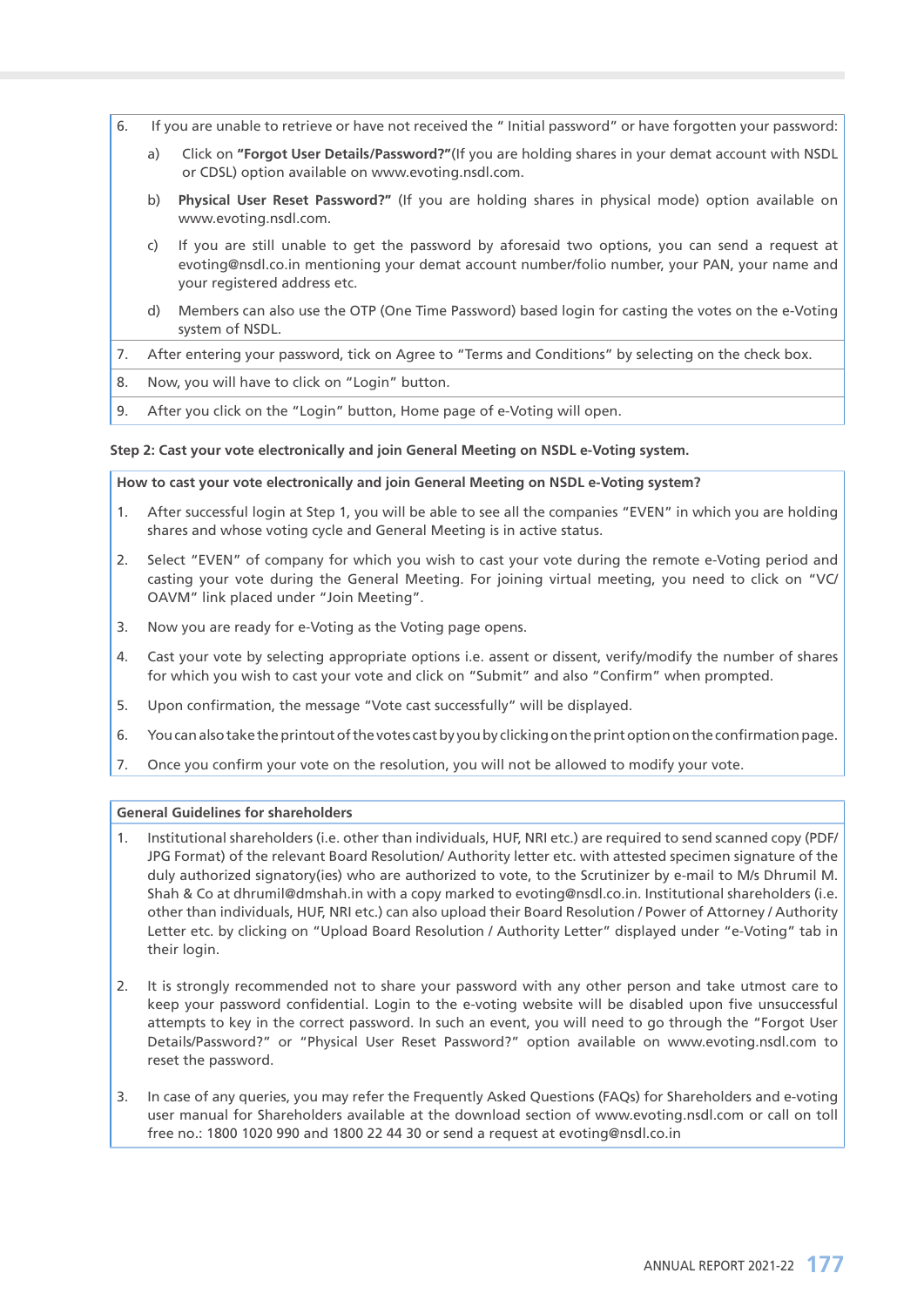

**Process for those shareholders whose email ids are not registered with the depositories for procuring user id and password and registration of e mail ids for e-voting for the resolutions set out in this notice:**

- 1. In case shares are held in physical mode please provide Folio No., Name of shareholder, scanned copy of the share certificate (front and back), PAN (self attested scanned copy of PAN card), AADHAR (self attested scanned copy of Aadhar Card) by email to [info@yashoindustries.com](mailto:info@yashoindustries.com)
- 2. In case shares are held in demat mode, please provide DPID-CLID (16 digit DPID + CLID or 16 digit beneficiary ID), Name, client master or copy of Consolidated Account statement, PAN (self attested scanned copy of PAN card), AADHAR (self attested scanned copy of Aadhar Card) to [info@yashoindustries.com](mailto:info@yashoindustries.com). If you are an Individual shareholders holding securities in demat mode, you are requested to refer to the login method explained at **step 1 (A)** i.e. **Login method for e-Voting and joining virtual meeting for Individual shareholders holding securities in demat mode**.
- 3. Alternatively shareholder/members may send a request to [evoting@nsdl.co.in](mailto:evoting@nsdl.co.in) for procuring user id and password for e-voting by providing above mentioned documents.
- 4. In terms of SEBI circular dated December 9, 2020 on e-Voting facility provided by Listed Companies, Individual shareholders holding securities in demat mode are allowed to vote through their demat account maintained with Depositories and Depository Participants. Shareholders are required to update their mobile number and email ID correctly in their demat account in order to access e-Voting facility.

# **INSTRUCTIONS FOR MEMBERS FOR E-VOTING ON THE DAY OF THE AGM ARE AS UNDER:-**

- 1. The procedure for e-Voting on the day of the AGM is same as the instructions mentioned above for remote e-voting.
- 2. Only those Members/ shareholders, who will be present in the AGM through VC/OAVM facility and have not casted their vote on the Resolutions through remote e-Voting and are otherwise not barred from doing so, shall be eligible to vote through e-Voting system in the AGM.
- 3. Members who have voted through Remote e-Voting will be eligible to attend the AGM. However, they will not be eligible to vote at the AGM.
- 4. The details of the person who may be contacted for any grievances connected with the facility for e-Voting on the day of the AGM shall be the same person mentioned for Remote e-voting.

# **INSTRUCTIONS FOR MEMBERS FOR ATTENDING THE AGM THROUGH VC/OAVM ARE AS UNDER:**

- 1. Member will be provided with a facility to attend the AGM through VC/OAVM through the NSDL e-Voting system. Members may access by following the steps mentioned above for Access to NSDL e-Voting system. After successful login, you can see link of "VC/OAVM link" placed under "Join meeting" menu against company name. You are requested to click on VC/OAVM link placed under Join General Meeting menu. The link for VC/OAVM will be available in Shareholder/Member login where the EVEN of Company will be displayed. Please note that the members who do not have the User ID and Password for e-Voting or have forgotten the User ID and Password may retrieve the same by following the remote e-Voting instructions mentioned in the notice to avoid last minute rush.
- 2. Members are encouraged to join the Meeting through Laptops for better experience.
- 3. Further Members will be required to allow Camera and use Internet with a good speed to avoid any disturbance during the meeting.
- 4. Please note that Participants Connecting from Mobile Devices or Tablets or through Laptop connecting via Mobile Hotspot may experience Audio/Video loss due to Fluctuation in their respective network. It is therefore recommended to use Stable Wi-Fi or LAN Connection to mitigate any kind of aforesaid glitches.
- 5. Shareholders who would like to express their views/ have questions during the meeting may register themselves as a speaker by sending their request in advance atleast 7 days prior to meeting mentioning their name, demat account number/folio number, email id, mobile number at Company email id at [info@yashoindustries.com.](mailto:info@yashoindustries.com) The shareholders who do not wish to speak during the AGM but have queries may send their queries in advance 7 days prior to meeting by mentioning their name, demat account number/folio number, email id, mobile number at Company Secretary email Id. These queries will be replied by the company suitably by email.
- 6. Those shareholders who have registered themselves as a speaker will only be allowed to express their views/ask questions during the meeting.
- 7. Any non-individual shareholders, who acquires shares of the Company and becomes member of the Company after the notice is send through e-mail and holding shares as of the cut-off date i.e. July 05, 2022 may obtain the login ID and password by sending a request at evoting@nsdl.co.in or Issuer/RTA. However, if you are already registered with NSDL for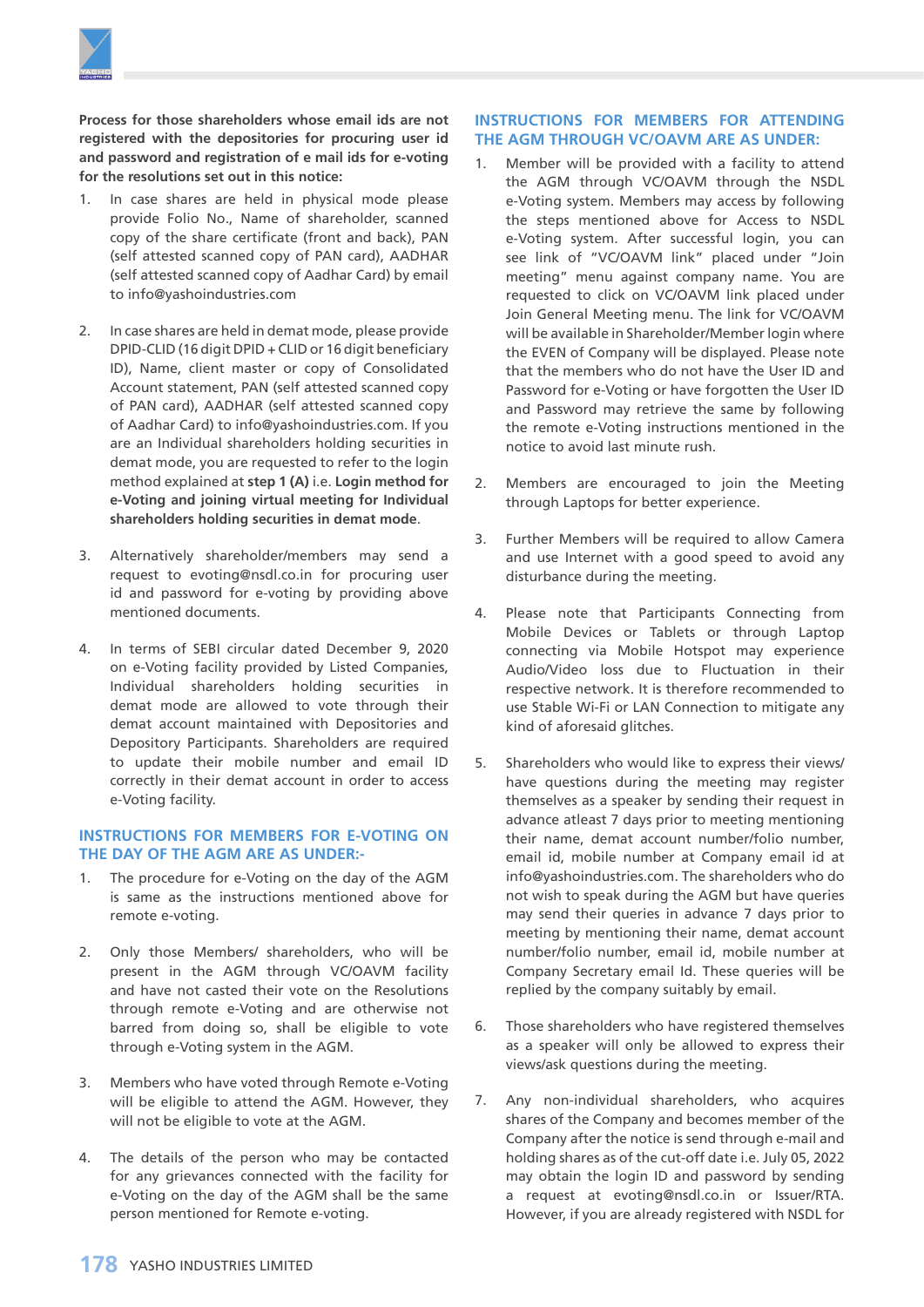remote e-voting, then you can use your existing user ID and password for casting your vote. If you forgot your password, you can reset your password by using "Forgot User Details/Password" or "Physical User Reset Password" option available on www.evoting.nsdl.com or call on toll free no. 1800 1020 990 and 1800 22 44 30. In case of Individual Shareholders holding securities in demat mode who acquires shares of the Company and becomes a Member of the Company after sending of the Notice and holding shares as of the cut-off date i.e. July 05, 2022 may follow steps mentioned in the Notice of the AGM under "Access to NSDL e-Voting system.

## **EXPLANATORY STATEMENT PURSUANT TO SECTION 102 OF THE COMPANIES ACT, 2013:**

#### **ITEM NO.4**

### **Ratification of Remuneration to Cost Auditor**

The Board of Directors, on the recommendation of the Audit Committee has approved the appointment of M/s. Kishore Bhatia & Associates, Cost Accountants, as Cost Auditors of the Company, subject to approval(s) as may be necessary, for auditing the cost accounts of the Company relating to any products as may be applicable for the financial year 2021-22 at a remuneration of ₹ 2,30,000/- (Rupees Two Lakhs Thirty Thousand only) plus applicable taxes, travel and Out of Pocket Expenses. In terms of Section 148 of the Companies Act, 2013 read with the Companies (Audit and Auditors) Rules, 2014, the remuneration payable to the Cost Auditors is to be ratified by the Shareholders of the Company. The Board recommends the resolution set out at Item No. 4 for the approval of the Members of the Company.

None of the Directors and Key Managerial Personnel of the Company and their relatives is concerned or interested, financial or otherwise, in the resolution set out at Item No. 4.

#### **ITEM NO. 5, 6, 7, 8 and 12**

# **Approval of remuneration by way of commission to the Independent Directors of the Company**

Pursuant to Section 149(9), an Independent Director is entitled to receive (a) sitting fee for Board/Committee meetings as may be prescribed under second proviso in Section 197(5); (b) reimbursement of expenses for attending the Board/Committee meetings; (c) profit related commission as may be approved by the members. Hence the Company may pay profit related commission to the Independent Directors with prior approval of the members.

At present, except for the sitting fees paid to the Independent Directors for attending the meetings of the Board and Committees thereof, the Company does not pay any remuneration to the Independent Directors. The Board of Directors, on the recommendation of the Nomination and Remuneration Committee and subject to approval of the members, approved to pay profit linked commission to the Independent Directors of the Company within the permissible limits under the Companies Act,

2013 as mentioned above and subject to such commission in aggregate does not exceed one per cent of the net profits of the Company for each Financial Year.

In accordance with Regulations 17(6) of the Securities and Exchange Board of India (Listing Obligations and Disclosure Requirements) Regulations, 2015 all fees or compensation, if any, paid to Non-Executive Directors, including Independent Directors (except sitting fees) requires approval of members of the Company.

In view of the above, the resolution at Item No. 5, 6, 7, 8 and 12 of the notice is placed before the members for their approval as a Special Resolution.

Except the Independent Directors of the Company none of the Directors, Key Managerial Personnel or their relatives are interested or concerned, financially or otherwise, in the resolution set out at Item No. 5, 6, 7, 8 and 12.

 The Board recommends the Special resolution set out at Item No. 5, 6, 7, 8 and 12 of the Notice for approval of the Members.

## **ITEM NO.9**

## **Increasing the borrowing limit under Section 180 (1) (c) from** ` **500 Crores to** ` **750 Crores**

Pursuant to Section 180 (1) (c) of the Companies Act, 2013, the Company cannot except with the consent of the shareholders in General Meeting, borrow moneys, apart from temporary loans obtained from Company's bankers in the ordinary course of business, in excess of the aggregate paid up capital, free reserves and securities premium account of the Company, that is to say reserves not set apart for any specific purpose.

In view of the growing business activities, it has become necessary to borrow funds to meet Company's Capital Expenditure and working capital requirements in line with increase in Company's business activities.

The consent of the members by passing special resolution under section 180 (1) (c) and other applicable provisions, if any, of the Companies Act, 2013 is, therefore, sought to enable Board of Directors to borrow moneys as and when required, up to a limit of  $\bar{\tau}$  7,50,00,00,000 (Rupees Seven Hundred and Fifty Crores only) (apart from temporary loans obtained from Company's bankers in the ordinary course of business).

Hence the proposed resolution is recommended for consideration of and approval by the shareholders of the Company and recommends the resolution as set out in Item No. 9 of the accompanying notice to be passed by the members by way of Special Resolution.

None of the Directors/Key Managerial Personnel of the Company or their respective relatives are concerned or interested in the said resolution.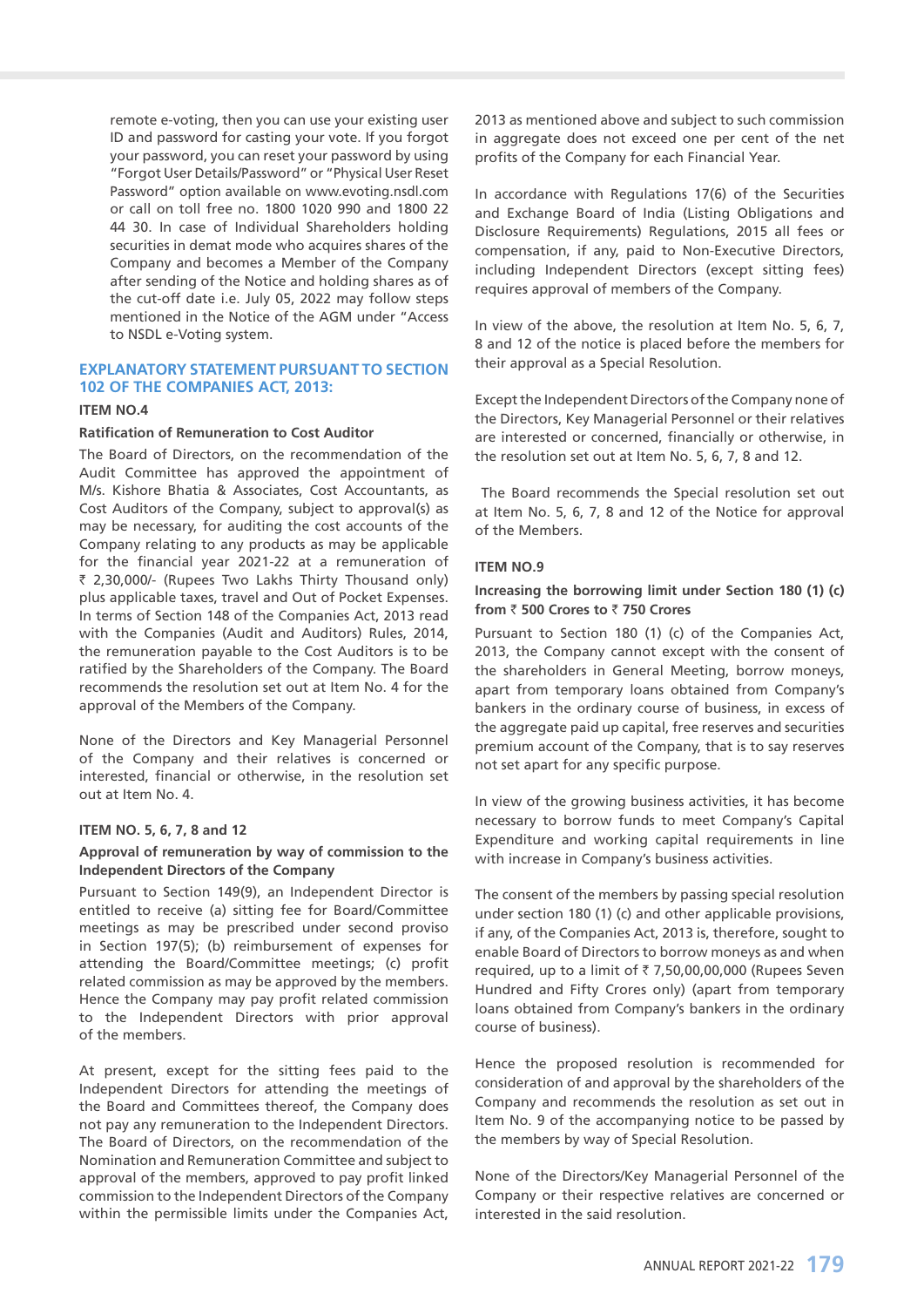

#### **ITEM NO. 10**

#### **Creation of security on the properties of the company, both present and future, in favour of lenders**

Pursuant to Section 180 (1) (a) of the Companies Act, 2013 the Board of Directors of the Company needs consent of the Shareholders by passing special resolution at the General meeting to mortgage, hypothecate, lease or create any charges on the present or future properties/assets of the Company. In view of growing business requirement, it is proposed to authorize Board of Directors to create charge on the properties of the Company to secure present and future borrowings subject to limit approved under Section 180 (1) (c) of the Companies Act, 2013.

Hence the proposed resolution is recommended for consideration of and approval by the shareholders of the Company and recommends the resolution as set out in Item No. 10 of the accompanying notice to be passed by the members by way of Special Resolution.

None of the Directors/Key Managerial Personnel of the Company or their respective relatives are concerned or interested in the said resolution.

#### **ITEM NO. 11**

**Appointment of Mrs. Sudha Pravin Navandar (DIN: 02804964) as Non-Executive Independent Director of the Company.**

Based on recommendation of the Nomination & Remuneration Committee, the Board of Directors had approved appointment of Mrs. Sudha Navandar as an Additional Director of the company in the category of Non-Executive Independent Director subject to approval of the members for a period of 5 (Five) consecutive years with effect from June 6, 2022 to June 5, 2027. Her office shall not be liable to retire by rotation.

The Company has received a Notice in writing from a Member under Section 160 of the Act, proposing the candidature of Mrs. Sudha Navandar for the office of Independent Director of the Company.

Mrs. Sudha Navandar is not disqualified from being appointed as Director in terms of Section 164 of the Companies Act, 2013 (the Act) and the Company has also received declaration from Mrs. Sudha Navandar that she meets the criteria of independence as stipulated under Section 149(6) and Schedule IV of the Act read with the applicable provisions of the SEBI (Listing Obligations and Disclosure Regulations) Regulations, 2015 ("Listing Regulations").

Mrs. Sudha Navandar is not debarred from holding the office of Director pursuant to any SEBI order or any other such authority as per the circular of the BSE Limited and the National Stock Exchange of India Limited relating to the "Enforcement of SEBI Orders regarding appointment of Directors" by the listed companies dated June 20, 2018.

In terms of Regulation 25(8) of the Listing Regulations, Mrs. Sudha Navandar has confirmed that she is not aware of any circumstance or situation, which exists or may be reasonably anticipated, that could impair or impact her ability to discharge her duties with an objective independent judgement and without any external influence.

Pursuant to Regulation 17 of the Listing Regulations, as amended, the listed entity is required to take approval of shareholders for appointment of a person on the Board of Directors in the next general meeting or within a time period of three months from the date of appointment, whichever is earlier, which is effective from January 01, 2022. Considering this, the Board hereby recommends appointment of Mrs. Sudha Navandar as an Independent Director to the members of the Company.

In the opinion of the Board, Mrs. Sudha Navandar fulfils the conditions as specified in the Act and the Rules framed thereunder and the Listing Regulations for appointment as an Independent Director.

As on date of this Notice, Mrs. Sudha Navandar does not hold by herself or for any other person on a beneficial basis, any Equity Shares in the Company.

Mrs. Sudha Navandar is not inter-se related to any of the Directors or Key Managerial Personnel (including relatives of Directors or Key Managerial Personnel) of the Company.

Relevant details relating to the appointment of Mrs. Sudha Navandar as required by the Act, the Listing Regulations and Secretarial Standard - 2 on General Meetings issued by the Institute of Company Secretaries of India is annexed to this Notice.

Having regard to the qualifications, experience and knowledge of Mrs. Sudha Navandar, the Board is of the view that her association would be of immense benefit and value to the Company and, therefore, in accordance with the provisions of Section 149 read with Schedule IV to the Act, the Board now seeks to confirm her appointment as an Independent Director and recommends the Resolution to be passed as an Ordinary Resolution.

None of the Directors, Key Managerial Personnel of the Company or their relatives other than Mrs. Sudha Navandar is in any way concerned or interested, financially or otherwise, in the proposed Resolution, set out at Item No. 11 of the Notice.

#### **ITEM NO. 13**

# **Alteration of Memorandum of Association of the Company.**

The Board intends to alter the existing Memorandum of Association of the Company in order to include incidental objects clause for operational and administrative convenience. Pursuant to the provisions of the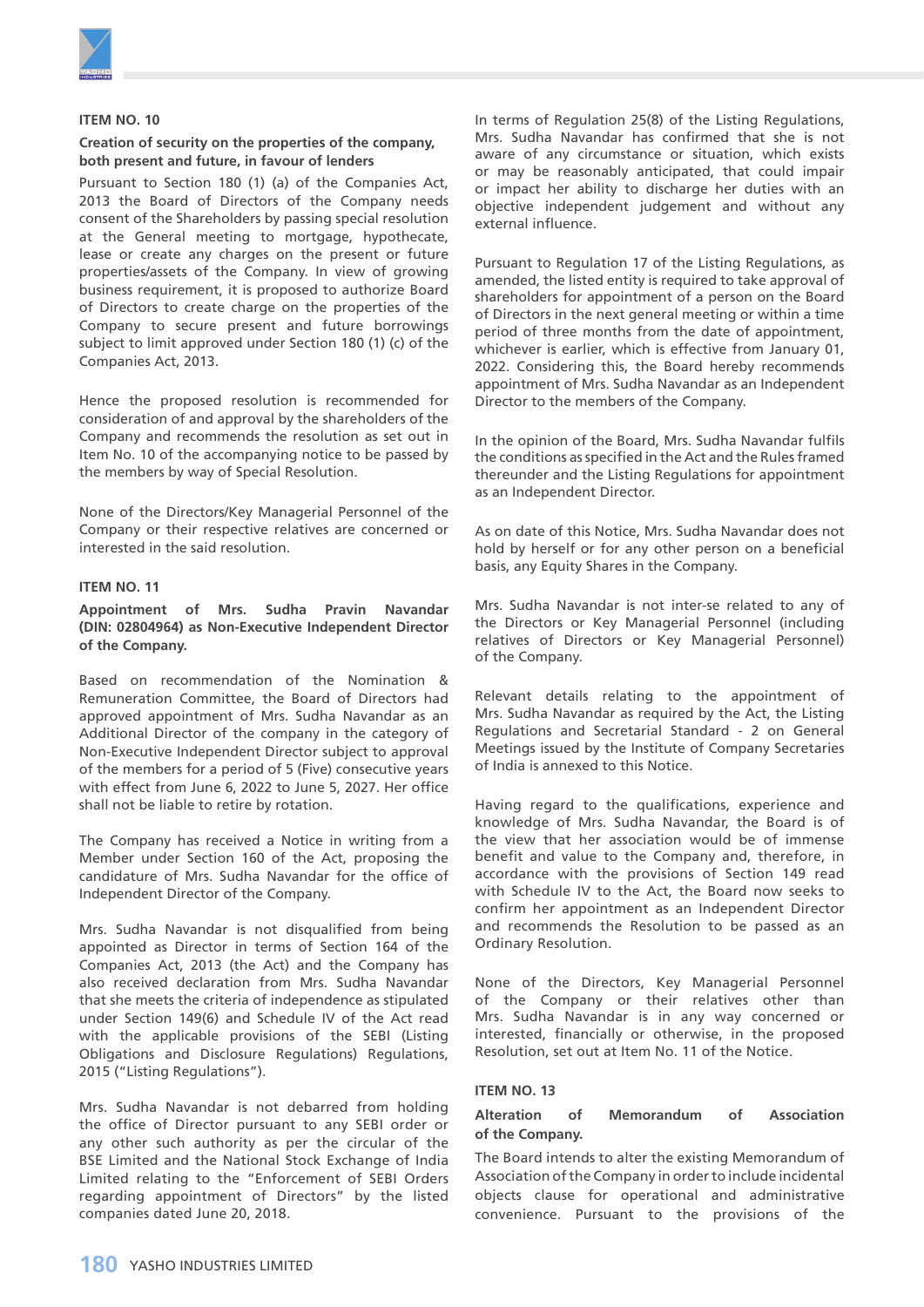Companies Act, 2013 and the rules made thereunder, as applicable, any amendment in incidental to main object clause of the Memorandum of Association requires approval of the members of the company by way of special resolution.

The draft Copy of the Memorandum of Association of the Company is available for inspection on any working day during Business Hours till the date of AGM.

The Board recommends the resolution stated at Item No. 13 for approval of the members of the Company.

None of the Directors, Key Managerial Personnel, of the Company or the relatives of the aforementioned persons are interested in the said resolution except to the extent of their shareholding interest in the Company.

> By Order of the Board, **Parag Vinod Jhaveri** Managing Director and CEO DIN: 01257685

# **Registered Office:**

Office No.101/102 Peninsula Heights, CD Barfiwala Marg, Juhu Lane, Andheri (West), Mumbai - 400058 Email – info@yashoindusties.com

Date: April 30, 2022. Place: Mumbai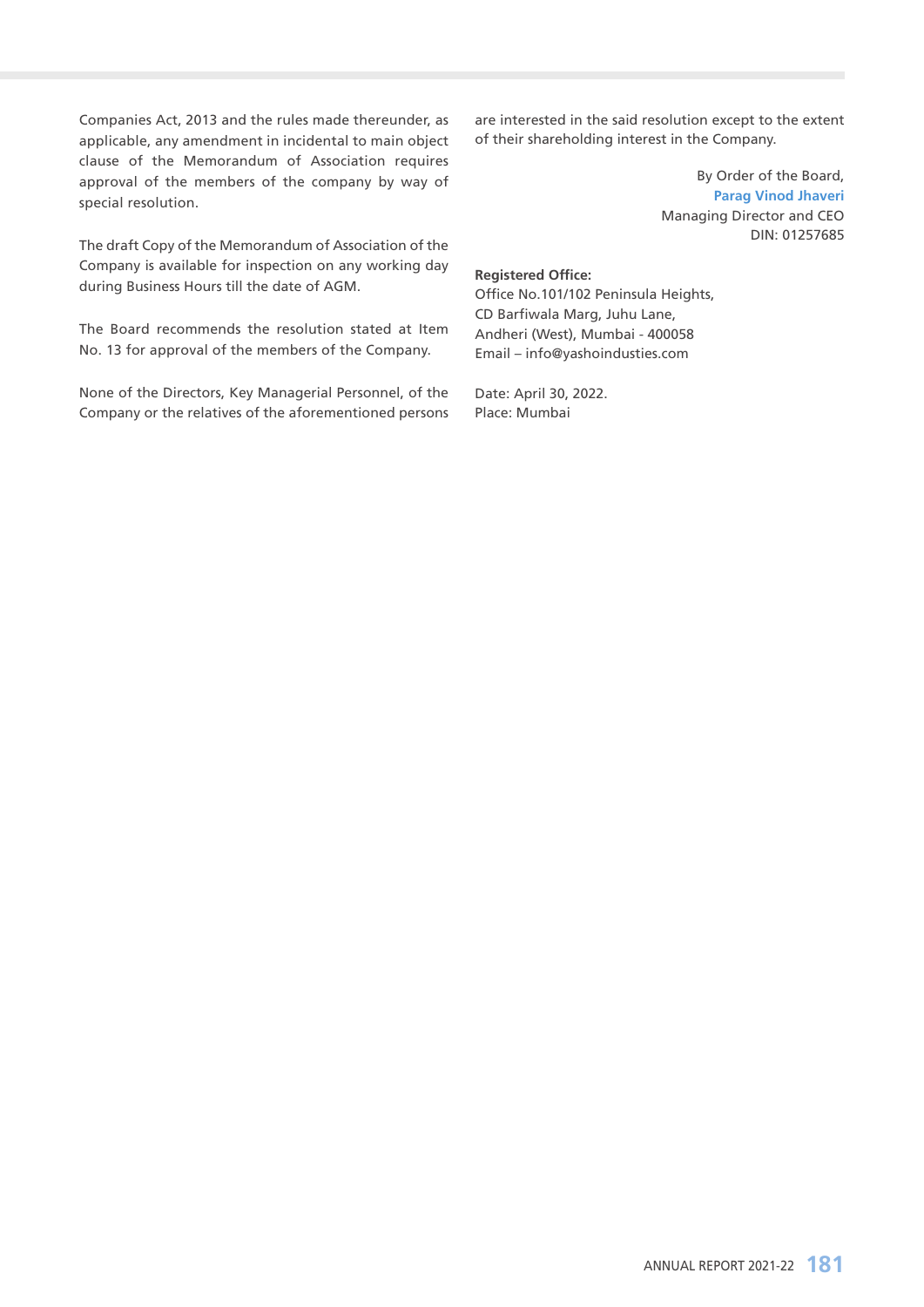

# **DETAILS OF DIRECTOR SEEKING APPOINTMENT/RE-APPOINTMENT AT THE FORTHCOMING ANNUAL GENERAL MEETING**

**[Pursuant to Regulation 36 of SEBI Listing Regulations]**

| <b>Name of the Director</b>                                           |                                                                                           |                                                                                                                      | <b>Mrs. Sudha Navandar</b>                                                                                                                                                                                                                                                                                          |                                                     |                               |
|-----------------------------------------------------------------------|-------------------------------------------------------------------------------------------|----------------------------------------------------------------------------------------------------------------------|---------------------------------------------------------------------------------------------------------------------------------------------------------------------------------------------------------------------------------------------------------------------------------------------------------------------|-----------------------------------------------------|-------------------------------|
|                                                                       | Mr. Yayesh Jhaveri                                                                        |                                                                                                                      |                                                                                                                                                                                                                                                                                                                     |                                                     |                               |
| <b>DIN</b>                                                            | 01257668                                                                                  |                                                                                                                      | 02804964                                                                                                                                                                                                                                                                                                            |                                                     |                               |
| Date of Birth<br>Age                                                  | 13 <sup>th</sup> April, 1971<br>51                                                        | 55                                                                                                                   | 02 <sup>nd</sup> November, 1966                                                                                                                                                                                                                                                                                     |                                                     |                               |
| Date of first appointment<br>on the Board                             | 04th April, 1997                                                                          | 06th June, 2022                                                                                                      |                                                                                                                                                                                                                                                                                                                     |                                                     |                               |
| <b>Oualifications</b>                                                 | <b>Bachelor in Commerce</b>                                                               | Chartered Accountant in 1989, Certified Public Accountant<br>(CPA), USA, in 2007, Insolvency Professional, 2017 DISA |                                                                                                                                                                                                                                                                                                                     |                                                     |                               |
| <b>Experience and Expertise</b>                                       | Lead a various teams of<br>Production, Purchase &<br>Sales of Yasho Industries<br>Limited |                                                                                                                      | Mrs. Sudha Pravin Navandar is a qualified Chartered Accountant<br>registered with the Institute of Chartered Accountants of India<br>and also cleared her Certified Public Accountant, USA. She has<br>done post qualification course on Information System Audit<br>(DISA) and is also an insolvency professional. |                                                     |                               |
| <b>Number of Meetings</b><br>of the Board attended<br>during the year | 7 out of 7 meetings held<br>in the FY 2021-22                                             |                                                                                                                      | Not Applicable                                                                                                                                                                                                                                                                                                      |                                                     |                               |
| List of Directorship of<br>other Board                                | Nil                                                                                       |                                                                                                                      | She is currently a partner in M/s. Pravin R. Navandar & Co.<br>Chartered Accountants, with main focuses on corporate<br>advisory services, income leakage, and IBC matters. She is also<br>designated partner of Saksham Insolvency Resolution LLP.                                                                 |                                                     |                               |
|                                                                       |                                                                                           |                                                                                                                      | She is also an independent director on the board of Route<br>Mobile Limited, Anand Rathi Financial Services Limited,<br>Anand Rathi Wealth Limited, Tribhuvandas Bhimji Zaveri<br>Ltd, Kolte-Patil Developers Limited, Kshitij Capital Advisors<br>Private Limited and Kolte-Patil Integrated Townships Limited     |                                                     |                               |
| <b>List of Membership</b><br>/ Chairmanship of                        | Nil                                                                                       | Sr.                                                                                                                  | Name of the<br>No. Company                                                                                                                                                                                                                                                                                          | <b>Particulars of</b><br><b>Committees</b>          | As Chairman/<br><b>Member</b> |
| <b>Committees of other</b><br><b>Board</b>                            |                                                                                           | $\mathbf{1}$                                                                                                         | Anand Rathi Wealth<br>Limited                                                                                                                                                                                                                                                                                       | <b>Audit Committee</b>                              | Member                        |
|                                                                       |                                                                                           | 2                                                                                                                    | Anand Rathi Wealth<br>Limited                                                                                                                                                                                                                                                                                       | Corporate Social<br>Responsibility<br>Committee     | Member                        |
|                                                                       |                                                                                           | $\overline{3}$                                                                                                       | Anand Rathi Wealth<br>Limited                                                                                                                                                                                                                                                                                       | <b>Risk Management</b><br>Committee                 | Member                        |
|                                                                       |                                                                                           | 4                                                                                                                    | Route Mobile Limited                                                                                                                                                                                                                                                                                                | <b>Audit Committee</b>                              | Chairperson                   |
|                                                                       |                                                                                           | 5                                                                                                                    | Route Mobile Limited                                                                                                                                                                                                                                                                                                | Nomination and<br>Remuneration<br>Committee         | Member                        |
|                                                                       |                                                                                           | 6                                                                                                                    | Route Mobile Limited Risk Management                                                                                                                                                                                                                                                                                | Committee                                           | Member                        |
|                                                                       |                                                                                           | $\overline{7}$                                                                                                       | Kolte-Patil Developers Audit Committee<br>Limited                                                                                                                                                                                                                                                                   |                                                     | Member                        |
|                                                                       |                                                                                           | 8                                                                                                                    | Kolte-Patil Developers Nomination and<br>Limited                                                                                                                                                                                                                                                                    | Remuneration<br>Committee                           | Member                        |
|                                                                       |                                                                                           | 9                                                                                                                    | Kolte-Patil Developers<br>Limited                                                                                                                                                                                                                                                                                   | Stakeholders<br>Relationship<br>Committee           | Member                        |
|                                                                       |                                                                                           | 10                                                                                                                   | Kolte-Patil Integrated<br>Townships Limited                                                                                                                                                                                                                                                                         | <b>Audit Committee</b>                              | Member                        |
|                                                                       |                                                                                           | 11                                                                                                                   | Kolte-Patil Integrated<br>Townships Limited                                                                                                                                                                                                                                                                         | Nomination and<br><b>Remuneration Committee</b>     | Member                        |
|                                                                       |                                                                                           | 12                                                                                                                   | Kolte-Patil Integrated<br>Townships Limited                                                                                                                                                                                                                                                                         | Corporate Social<br><b>Responsibility Committee</b> | Member                        |
|                                                                       |                                                                                           | 13                                                                                                                   | Tribhovandas Bhimji<br>Zaveri Limited                                                                                                                                                                                                                                                                               | <b>Audit Committee</b>                              | Member                        |
|                                                                       |                                                                                           | 14                                                                                                                   | Tribhovandas Bhimji<br>Zaveri Limited                                                                                                                                                                                                                                                                               | Nomination and<br><b>Remuneration Committee</b>     | Member                        |